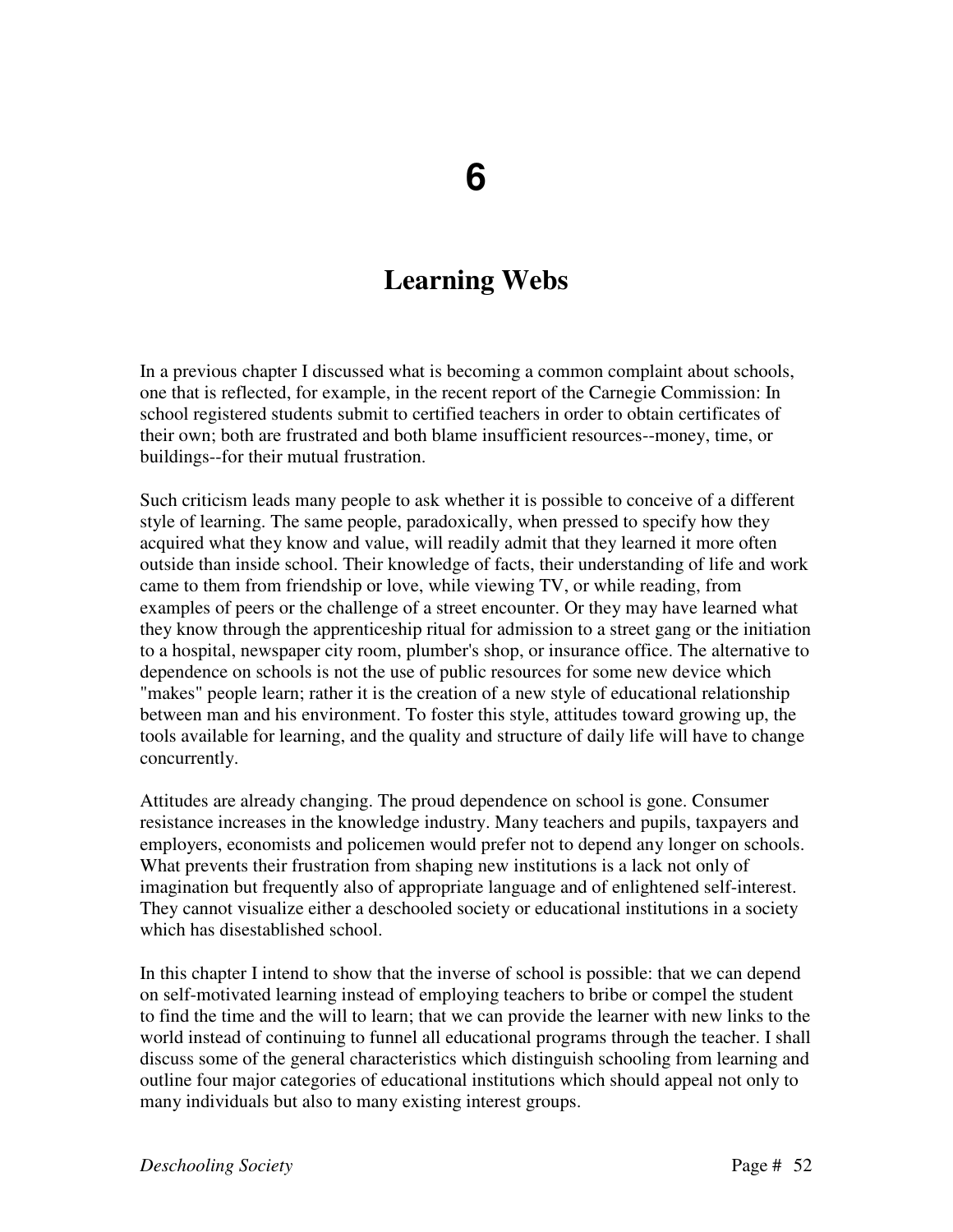#### **An Objection: Who Can Be Served by Bridges to Nowhere?**

We are used to considering schools as a variable, dependent on the political and economic structure. If we can change the style of political leadership, or promote the interests of one class or another, or switch from private to public ownership of the means of production, we assume the school system will change as well. The educational institutions I will propose, however, are meant to serve a society which does not now exist, although the current frustration with schools is itself potentially a major force to set in motion change toward new social arrangements. An obvious objection has been raised to this approach: Why channel energy to build bridges to nowhere, instead of marshaling it first to change not the schools but the political and economic system?

This objection, however, underestimates the fundamental political and economic nature of the school system itself, as well as the political potential inherent in any effective challenge to it. In a basic sense, schools have ceased to be dependent on the ideology professed by any government or market organization. Other basic institutions might differ from one country to another: family, party, church, or press. But everywhere the school system has the same structure, and everywhere its hidden curriculum has the same effect. Invariably, it shapes the consumer who values institutional commodities above the nonprofessional ministration of a neighbor.

Everywhere the hidden curriculum of schooling initiates the citizen to the myth that bureaucracies guided by scientific knowledge are efficient and benevolent. Everywhere this same curriculum instills in the pupil the myth that increased production will"" provide a better life. And everywhere it develops the habit of self-defeating consumption of services and alienating production, the tolerance for institutional dependence, and the recognition of institutional rankings. The hidden curriculum of school does all this in spite of contrary efforts undertaken by teachers and no matter what ideology prevails.

In other words, schools are fundamentally alike in all countries, be they fascist, democratic or socialist, big or small, rich or poor. This identity of the school system forces us to recognize the profound world-wide identity of myth, mode of production, and method of social control, despite the great variety of mythologies in which the myth finds expression.

In view of this identity, it is illusory to claim that schools are, in any profound sense, dependent variables. This means that to hope for fundamental change in the school system as an effect of conventionally conceived social or economic change is also an illusion. Moreover, this illusion grants the school--the reproductive organ of a consumer society-almost unquestioned immunity.

It is at this point that the example of China becomes important. For three millennia, China protected higher learning through a total divorce between the process of learning and the privilege conferred by mandarin examinations. To become a world power and a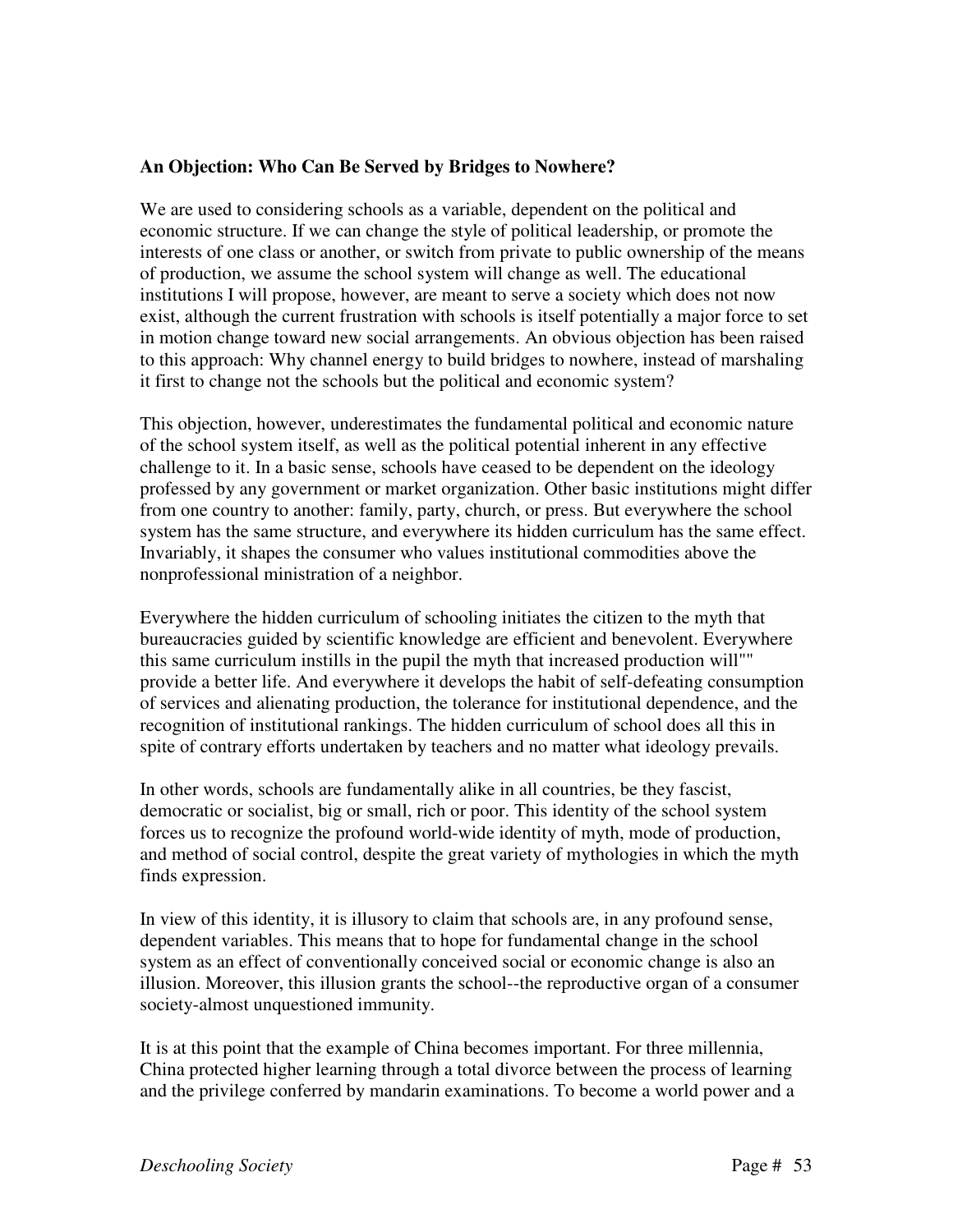modern nation-state, China had to adopt the international style of schooling. Only hindsight will allow us to discover if the Great Cultural Revolution will turn out to have been the first successful attempt at deschooling the institutions of society.

Even the piecemeal creation of new educational agencies which were the inverse of school would be an attack on the most sensitive link of a pervasive phenomenon, which is organized by the state in all countries. A political program which does not explicitly recognize the need for deschooling is not revolutionary; it is demagoguery calling for more of the same. Any major political program of the seventies should be evaluated by this measure: How clearly does it state the need for deschooling--and how clearly does it provide guidelines for the educational quality of the society for which it aims?

The struggle against domination by the world market and big-power politics might be beyond some poor communities or countries, but this weakness is an added reason for emphasizing the importance of liberating each society through a reversal of its educational structure, a change which is not beyond any society's means.

# **General Characteristics of New Formal Educational Institutions**

A good educational system should have three purposes: it should provide all who want to learn with access to available resources at any time in their lives; empower all who want to share what they know to find those who want to learn it from them; and, finally, furnish all who want to present an issue to the public with the opportunity to make their challenge known. Such a system would require the application of constitutional guarantees to education. Learners should not be forced to submit to an obligatory curriculum, or to discrimination based on whether they possess a certificate or a diploma. Nor should the public be forced to support, through a regressive taxation, a huge professional apparatus of educators and buildings which in fact restricts the public's chances for learning to the services the profession is willing to put on the market. It should use modern technology to make free speech, free assembly, and a free press truly universal and, therefore, fully educational.

Schools are designed on the assumption that there is a secret to everything in life; that the quality of life depends on knowing that secret; that secrets can be known only in orderly successions; and that only teachers can properly reveal these secrets. An individual with a schooled mind conceives of the world as a pyramid of classified packages accessible only to those who carry the proper tags. New educational institutions would break apart this pyramid. Their purpose must be to facilitate access for the learner: to allow him to look into the windows of the control room or the parliament, if he cannot get in by the door. Moreover, such new institutions should be channels to which the learner would have access without credentials or pedigree--public spaces in which peers and elders outside his immediate horizon would become available.

I believe that no more than four--possibly even three--distinct "channels" or learning exchanges could contain all the resources needed for real learning. The child grows up in a world of things, surrounded by people who serve as models for skills and values. He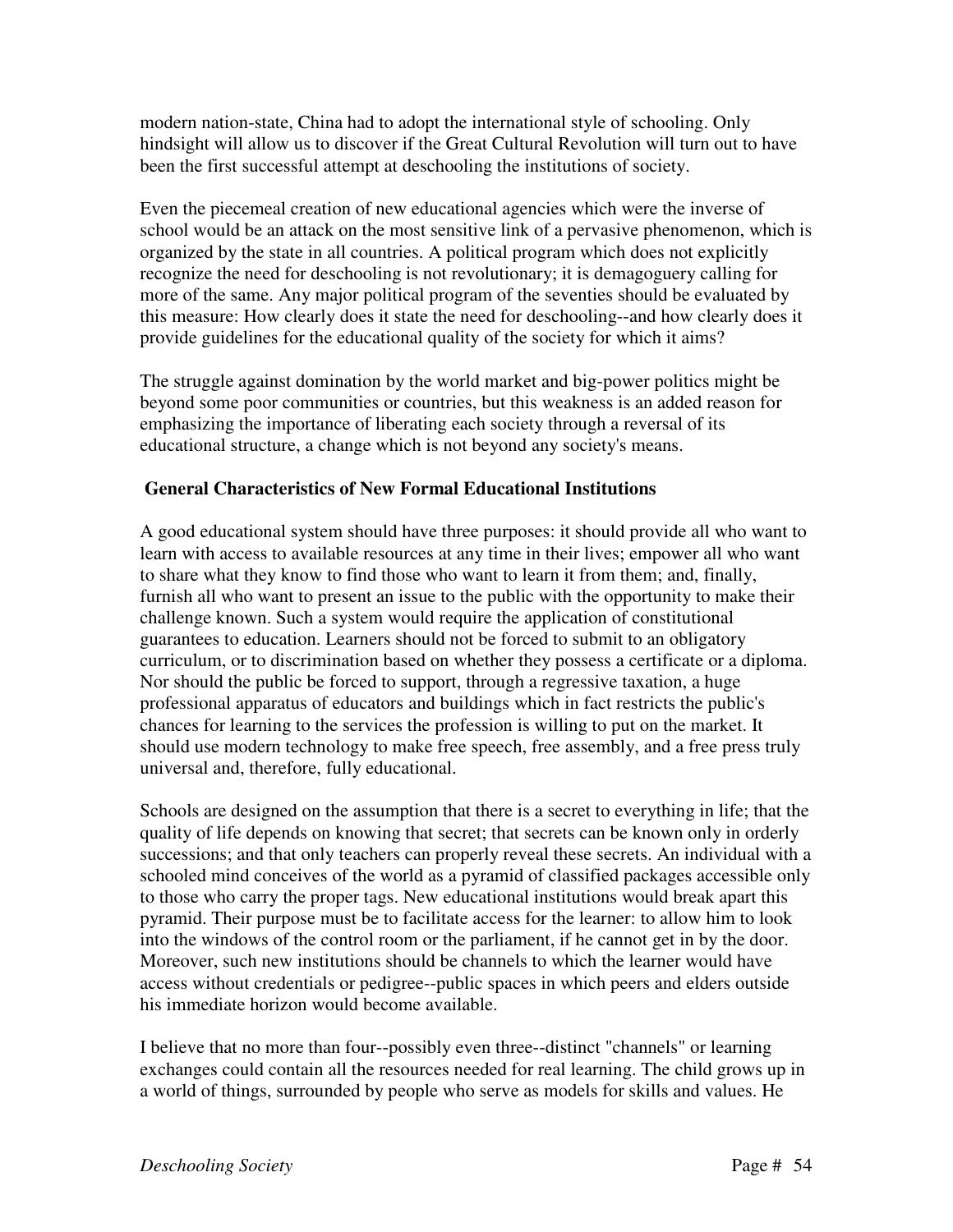finds peers who challenge him to argue, to compete, to cooperate, and to understand; and if the child is lucky, he is exposed to confrontation or criticism by an experienced elder who really cares. Things, models, peers, and elders are four resources each of which requires a different type of arrangement to ensure that everybody has ample access to it.

I will use the words "opportunity web" for "network" to designate specific ways to provide access to each of four sets of resources. "Network" is often used, unfortunately, to designate the channels reserved to material selected by others for indoctrination, instruction, and entertainment. But it can also be used for the telephone or the postal service, which are primarily accessible to individuals who want to send messages to one another. I wish we had another word to designate such reticular structures for mutual access, a word less evocative of entrapment, less degraded by current usage and more suggestive of the fact that any such arrangement includes legal, organizational, and technical aspects. Not having found such a term, I will try to redeem the one which is available, using it as a synonym of "educational web."

What are needed are new networks, readily available to the public and designed to spread equal opportunity for learning and teaching.

To give an example: The same level of technology is used in TV and in tape recorders. All Latin-American countries now have introduced TV: in Bolivia the government has financed a TV station, which was built six years ago, and there are no more than seven thousand TV sets for four million citizens. The money now tied up in TV installations throughout Latin America could have provided every fifth adult with a tape recorder. In addition, the money would have sufficed to provide an almost unlimited library of prerecorded tapes, with outlets even in remote villages, as well as an ample supply of empty tapes.

This network of tape recorders, of course, would be radically different from the present network of TV. It would provide opportunity for free expression: literate and illiterate alike could record, preserve, disseminate, and repeat their opinions. The present investment in TV, instead, provides bureaucrats, whether politicians or educators, with the power to sprinkle the continent with institutionally produced programs which they-or their sponsors--decide are good for or in demand by the people.

Technology is available to develop either independence and learning or bureaucracy and teaching.

## **Four Networks**

 The planning of new educational institutions ought not to begin with the administrative goals of a principal or president, or with the teaching goals of a professional educator, or with the learning goals of any hypothetical class of people. It must not start with the question, "What should someone learn?" but with the question, "What kinds of things and people might learners want to be in contact with in order to learn?"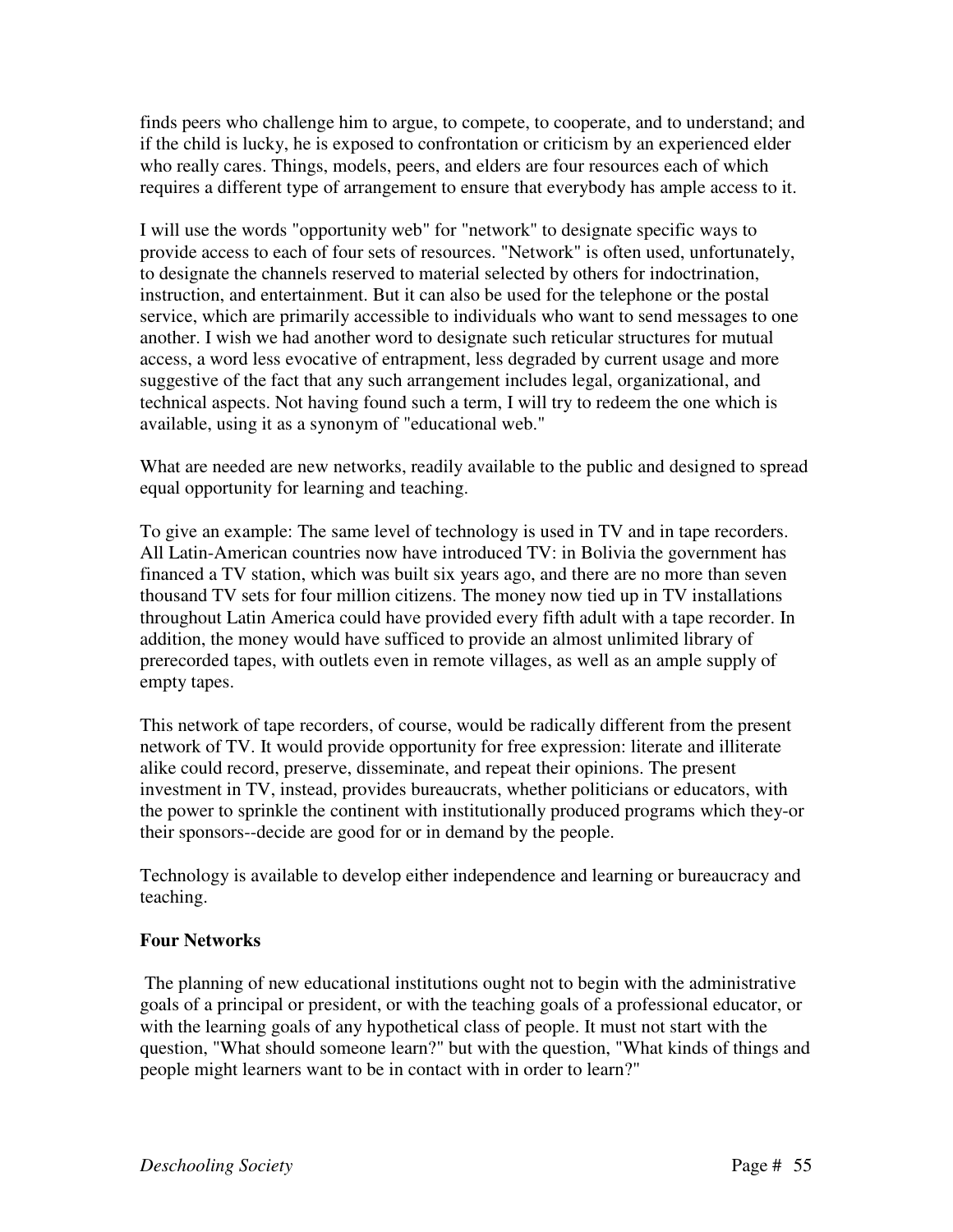Someone who wants to learn knows that he needs both information and critical response to its use from somebody else. Information can be stored in things and in persons. In a good educational system access to things ought to be available at the sole bidding of the learner, while access to informants requires, in addition, others' consent. Criticism can also come from two directions: from peers or from elders, that is, from fellow learners whose immediate interests match mine, or from those who will grant me a share in their superior experience. Peers can be colleagues with whom to raise a question, companions for playful and enjoyable (or arduous) reading or walking, challengers at any type of game. Elders can be consultants on which skill to learn, which method to use, what company to seek at a given moment. They can be guides to the right questions to be raised among peers and to the deficiency of the answers they arrive at. Most of these resources are plentiful. But they are neither conventionally perceived as educational resources, nor is access to them for learning purposes easy, especially for the poor. We must conceive of new relational structures which are deliberately set up to facilitate access to these resources for the use of anybody who is motivated to seek them for his education. Administrative, technological, and especially legal arrangements are required to set up such web-like structures.

Educational resources are usually labeled according to educators' curricular goals. I propose to do the contrary, to label four different approaches which enable the student to gain access to any educational resource which may help him to define and achieve his own goals:

1. Reference Services to Educational Objects-which facilitate access to things or processes used for formal learning. Some of these things can be reserved for this purpose, stored in libraries, rental agencies, laboratories, and showrooms like museums and theaters; others can be in daily use in factories, airports, or on farms, but made available to students as apprentices or on off hours.

2. Skill Exchanges--which permit persons to list their skills, the conditions under which they are willing to serve as models for others who want to learn these skills, and the addresses at which they can be reached.

3. Peer-Matching--a communications network which permits persons to describe the learning activity in which they wish to engage, in the hope of finding a partner for the inquiry.

4. Reference Services to Educators-at-Large--who can be listed in a directory giving the addresses and self-descriptions of professionals, paraprofessionals, and free-lancers, along with conditions of access to their services. Such educators, as we will see, could be chosen by polling or consulting their former clients.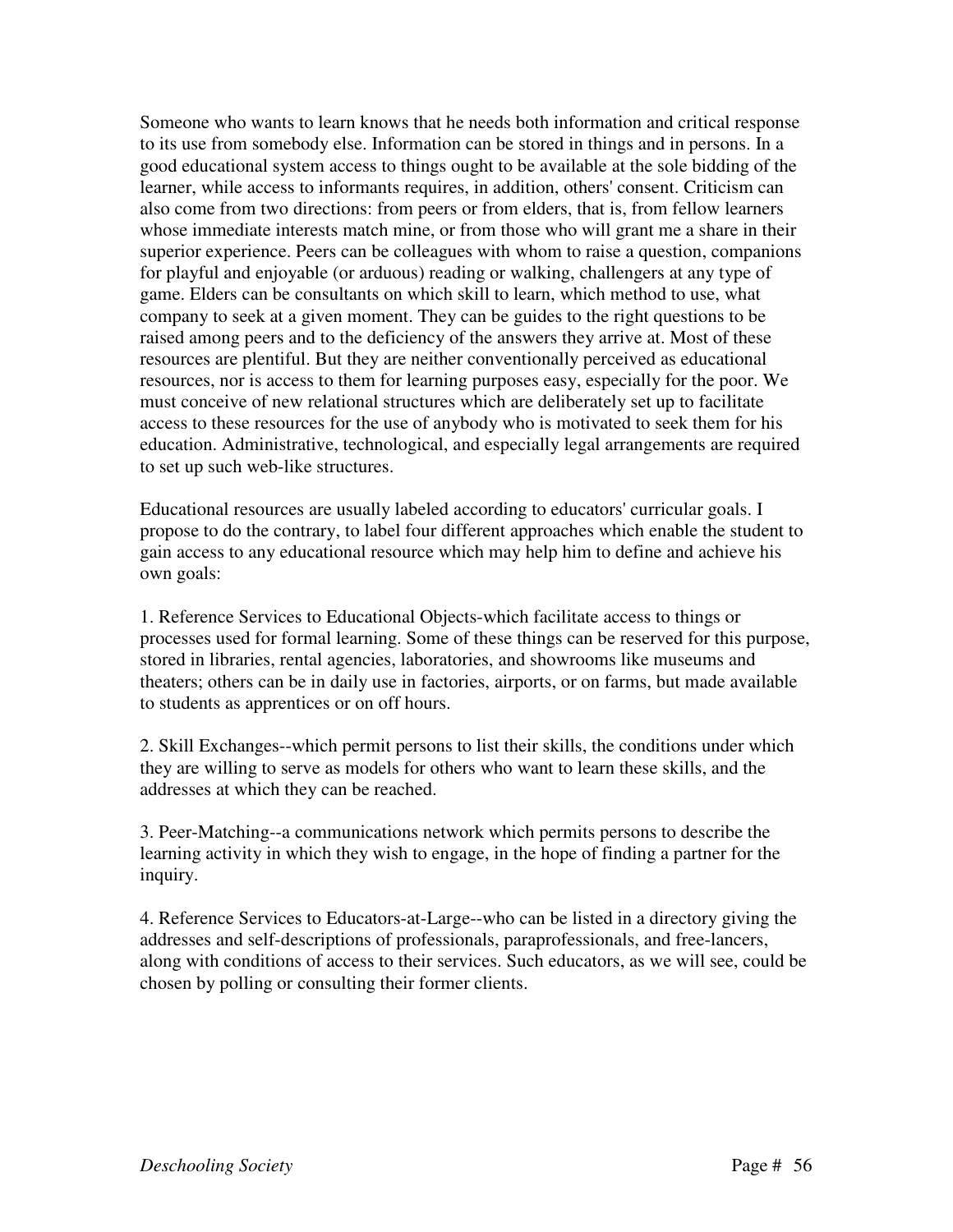#### **Reference Services to Educational Objects**

 Things are basic resources for learning. The quality of the environment and the relationship of a person to it will determine how much he learns incidentally. Formal learning requires special access to ordinary things, on the one hand, or, on the other, easy and dependable access to special things made for educational purposes. An example of the former is the special right to operate or dismantle a machine in a garage. An example of the latter is the general right to use an abacus, a computer, a book, a botanical garden, or a machine withdrawn from production and placed at the full disposal of students.

At present, attention is focused on the disparity between rich and poor children in their access to things and in the manner in which they can learn from them. OEO and other agencies, following this approach, concentrate on equalizing chances, by trying to provide more educational equipment for the poor. A more radical point of departure would be to recognize that in the city rich and poor alike are artificially kept away from most of the things that surround them. Children born into the age of plastics and efficiency experts must penetrate two barriers which obstruct their understanding: one built into things and the other around institutions. Industrial design creates a world of things that resist insight into their nature, and schools shut the learner out of the world of things in their meaningful setting.

After a short visit to New York, a woman from a Mexican village told me she was impressed by the fact that stores sold only wares heavily made up with cosmetics." I understood her to mean that industrial products "speak" to their customers about their allurements and not about their nature. Industry has surrounded people with artifacts whose inner workings only specialists are allowed to understand. The nonspecialist is discouraged from figuring out what makes a watch tick, or a tele-phone ring, or an electric typewriter work, by being warned that it will break if he tries. He can be told what makes a transistor radio work, but he cannot find out for himself. This type of design tends to reinforce a noninventive society in which the experts find it progressively easier to hide behind their expertise and beyond evaluation.

The man-made environment has become as inscrutable as nature is for the primitive. At the same time, educational materials have been monopolized by school. Simple educational objects have been expensively packaged by the knowledge industry. They have become specialized tools for professional educators, and their cost has been inflated by forcing them to stimulate either environments or teachers.

The teacher is jealous of the textbook he defines as his professional implement. The student may come to hate the lab because he associates it with schoolwork. The administrator rationalizes his protective attitude toward the library as a defense of costly public equipment against those who would play with it rather than learn. In this atmosphere the student too often uses the map, the lab, the encyclopedia, or the microscope only at the rare moments when the curriculum tells him to do so. Even the great classics become part of "sophomore year" instead of marking a new turn in a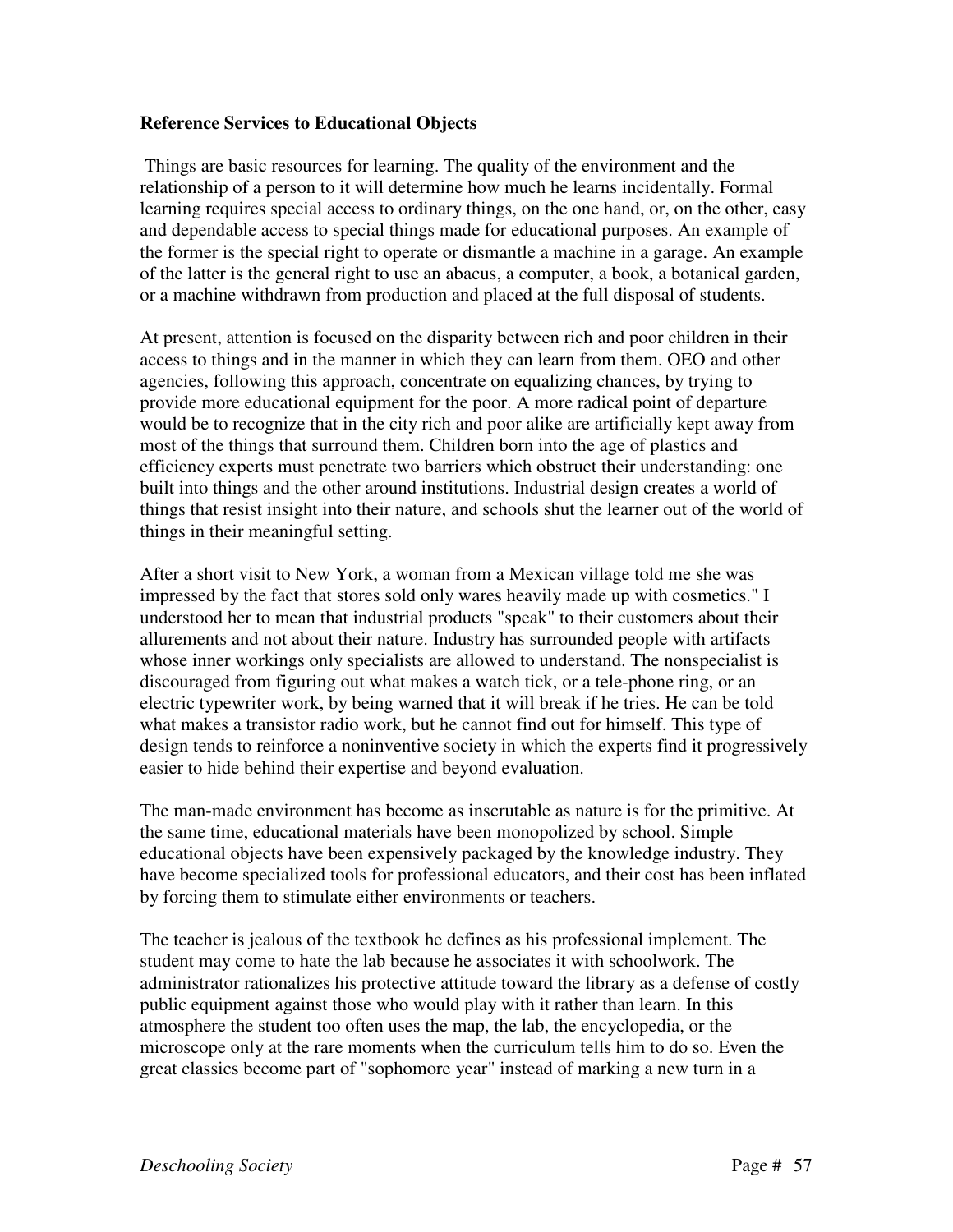person's life. School removes things from everyday use by labeling them educational tools.

If we are to deschool, both tendencies must be reversed. The general physical environment must be made accessible, and those physical learning resources which have been reduced to teaching instruments must become generally available for self-directed learning. Using things only as part of a curriculum can have an even worse effect than just removing them from the general environment. It can corrupt the attitudes of pupils.

Games are a case in point. I do not mean the "games" of the physical education department (such as football and basketball), which the schools use to raise income and prestige and in which they have made a substantial capital investment. As the athletes themselves are well aware, these enterprises, which take the form of warlike tournaments, have undermined the playfulness of sports and are used to reinforce the competitive nature of schools. Rather I have in mind the educational games which can provide a unique way to penetrate formal systems. Set theory, linguistics, propositional logic, geometry, physics, and even chemistry reveal themselves with little effort to certain persons who play these games. A friend of mine went to a Mexican market with a game called "'Wff 'n Proof," which consists of some dice on which twelve logical symbols are imprinted. He showed children which two or three combinations constituted a wellformed sentence, and inductively within the first hour some onlookers also grasped the principle. Within a few hours of playfully conducting formal logical proofs, some children are capable of introducing others to the fundamental proofs of propositional logic. The others just walk away.

In fact, for some children such games are a special form of liberating education, since they heighten their awareness of the fact that formal systems are built on changeable axioms and that conceptual operations have a gamelike nature. They are also simple, cheap, and--to a large extent--can be organized by the players themselves. Used outside the curriculum such games provide an opportunity for identifying and developing unusual talent, while the school psychologist will often identify those who have such talent as in danger of becoming antisocial, sick, or unbalanced. Within school, when used in the form of tournaments, games are not only removed from the sphere of leisure; they often become tools used to translate playfulness into competition, a lack of abstract reasoning into a sign of inferiority. An exercise which is liberating for some character types becomes a straitjacket for others.

The control of school over educational equipment has still another effect. It increases enormously the cost of such cheap materials. Once their use is restricted to scheduled hours, professionals are paid to supervise their acquisition, storage, and use. Then students vent their anger against the school on the equipment, which must be purchased once again.

Paralleling the untouchability of teaching tools is the impenetrability of modern junk. In the thirties any self-respecting boy knew how to repair an automobile, but now car makers multiply wires and withhold manuals from everyone except specialized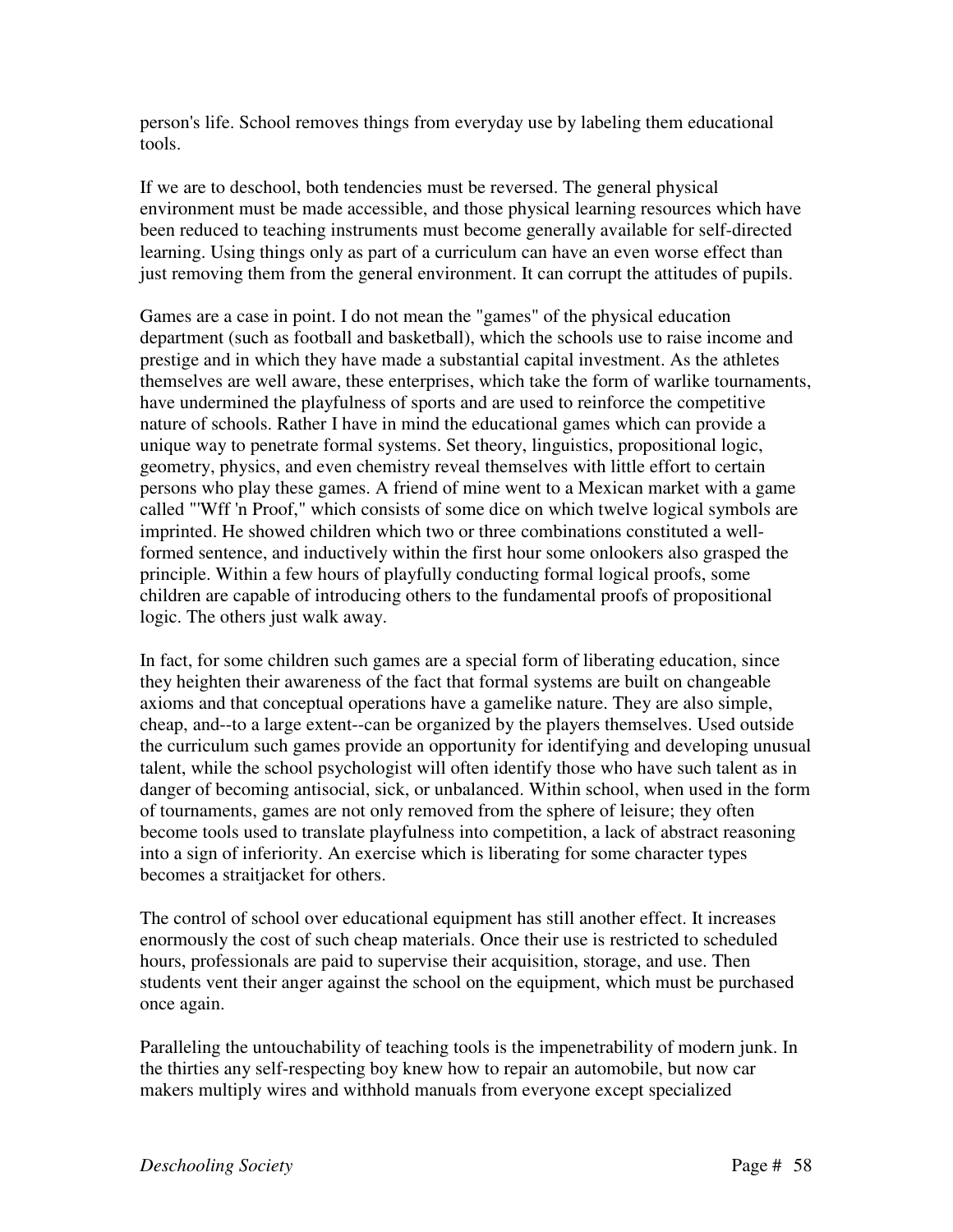mechanics. In a former era an old radio contained enough coils and condensers to build a transmitter that would make all the neighborhood radios scream in feedback. Transistor radios are more portable, but nobody dares to take them apart. To change this in the highly industrialized countries will be immensely difficult; but at least in the Third World we must insist on built-in educational qualities.

To illustrate my point, let me present a model: By spending ten million dollars it would be possible to connect forty thousand hamlets in a country like Peru with a spiderweb of six-foot-wide trails and maintain these, and, in addition, provide the country with 200,000 three-wheeled mechanical donkeys--five on the average for each hamlet. Few poor countries of this size spend less than this yearly on cars and roads, both of which are now restricted mainly to the rich and their employees, while poor people remain trapped in their villages. Each of these simple but durable little vehicles would cost \$l25--half of which would pay for transmission and a six-horsepower motor. A "donkey" could make 15 mph, and it can carry loads of 850 pounds (that is, most things besides tree trunks and steel beams which are ordinarily moved).

The political appeal of such a transportation system to a peasantry is obvious. Equally obvious is the reason why those who hold power--and thereby automatically have a car- are not interested in spending money on trails and in clogging roads with engine-driven donkeys. The universal donkey could work only if a country's leaders were willing to impose a national speed limit of, say, twenty-five miles an hour and adapt its public institutions to this. The model could not work if conceived only as a stopgap.

This is not the place to elaborate on the political, social, economic, financial, and technical feasibility of this model. I wish only to indicate that educational considerations may be of prime importance when choosing such an alternative to capital. intensive transport. By raising the unit cost per donkey by some 20 percent it would become possible to plan the production of all its parts in such a manner that, as far as possible, each future owner would spend a month or two making and understanding his machine and would be able to repair it. With this additional cost it would also be possible to decentralize production into dispersed plants. The added benefits would result not only from including educational costs in the construction process. Even more significantly, a durable motor which practically anyone could learn to repair and which could be used as a plow and pump by somebody who understood it would provide much higher educational benefits than the inscrutable engines of the advanced countries.

Not only the junk but also the supposedly public places of the modern city have become impenetrable. In American society, children are excluded from most things and places on the grounds that they are private. But even in societies which have declared an end to private property children are kept away from the same places and things because they are considered the special domain of professionals and dangerous to the uninitiated. Since the last generation the railroad yard has become as inaccessible as the fire station. Yet with a little ingenuity it should not be difficult to provide for safety in such places. To deschool the artifacts of education will require making the artifacts and processes available--and recognizing their educational value. Certainly, some workers would find it inconvenient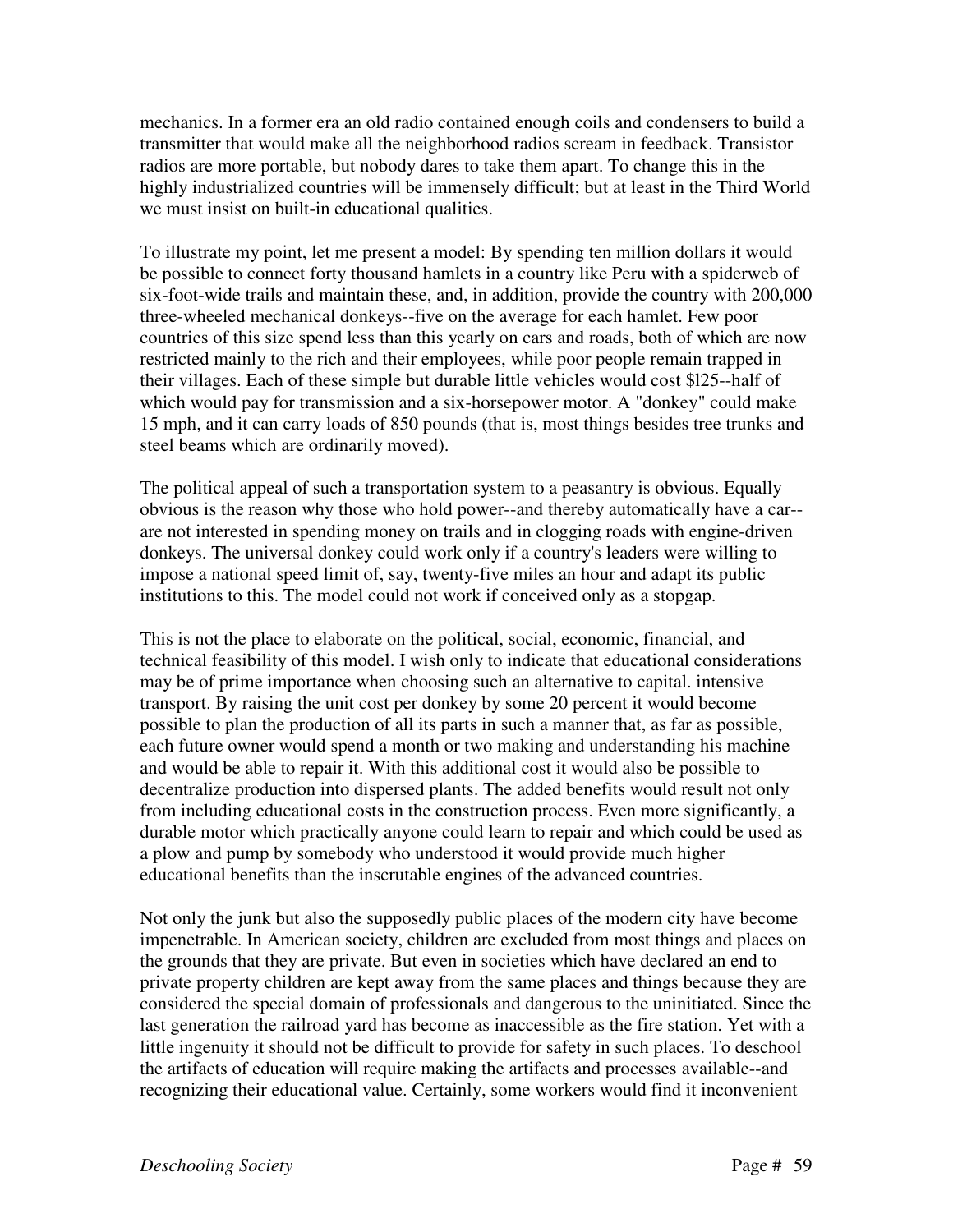to be accessible to learners; but this inconvenience must be balanced against the educational gains.

Private cars could be banned from Manhattan. Five years ago it was unthinkable. Now certain New York streets are closed off at odd hours, and this trend will probably continue. Indeed, most cross-streets should be closed to automotive traffic and parking should be forbidden everywhere. In a city opened up to people, teaching materials which are now locked up in store-rooms and laboratories could be dispersed into independently operated storefront depots which children and adults could visit without the danger of being run over.

If the goals of learning were no longer dominated by schools and schoolteachers, the market for learners would be much more various and the definition of "educational artifacts" would be less restrictive. There could be tool shops, libraries, laboratories, and gaming rooms. Photo labs and offset presses would allow neighborhood newspapers to flourish. Some storefront learning centers could contain viewing booths for closed-circuit television, others could feature office equipment for use and for repair. The jukebox or the record player would be commonplace, with some specializing in classical music, others in international folk tunes, others in jazz. Film clubs would compete with each other and with commercial television. Museum outlets could be networks for circulating exhibits of works of art, both old and new, originals and reproductions, perhaps administered by the various metropolitan museums.

The professional personnel needed for this network would be much more like custodians, museum guides, or reference librarians than like teachers. From the corner biology store, they could refer their clients to the shell collection in the museum or indicate the next showing of biology videotapes in a certain viewing booth. They could furnish guides for pest control, diet, and other kinds of preventive medicine. They could refer those who needed advice to "elders" who could provide it.

Two distinct approaches can be taken to financing a network of "learning objects." A community could determine a maximum budget for this purpose and arrange for all parts of the network to be open to all visitors at reasonable hours. Or the community could decide to provide citizens with limited entitlements, according to their age group, which would give them special access to certain materials which are both costly and scarce, while leaving other, simpler materials available to everyone.

Finding resources for materials made specifically for education is only one--and perhaps the least costly--aspect of building an educational world. The money now spent on the sacred paraphernalia of the school ritual could be freed to provide all citizens with greater access to the real life of the city. Special tax incentives could be granted to those who employed children between the ages of eight and fourteen for a couple of hours each day if the conditions of employment were humane ones. We should return to the tradition of the bar mitzvah or confirmation. By this I mean we should first restrict, and later eliminate, the disenfranchisement of the young and permit a boy of twelve to become a man fully responsible for his participation in the life of the community. Many "school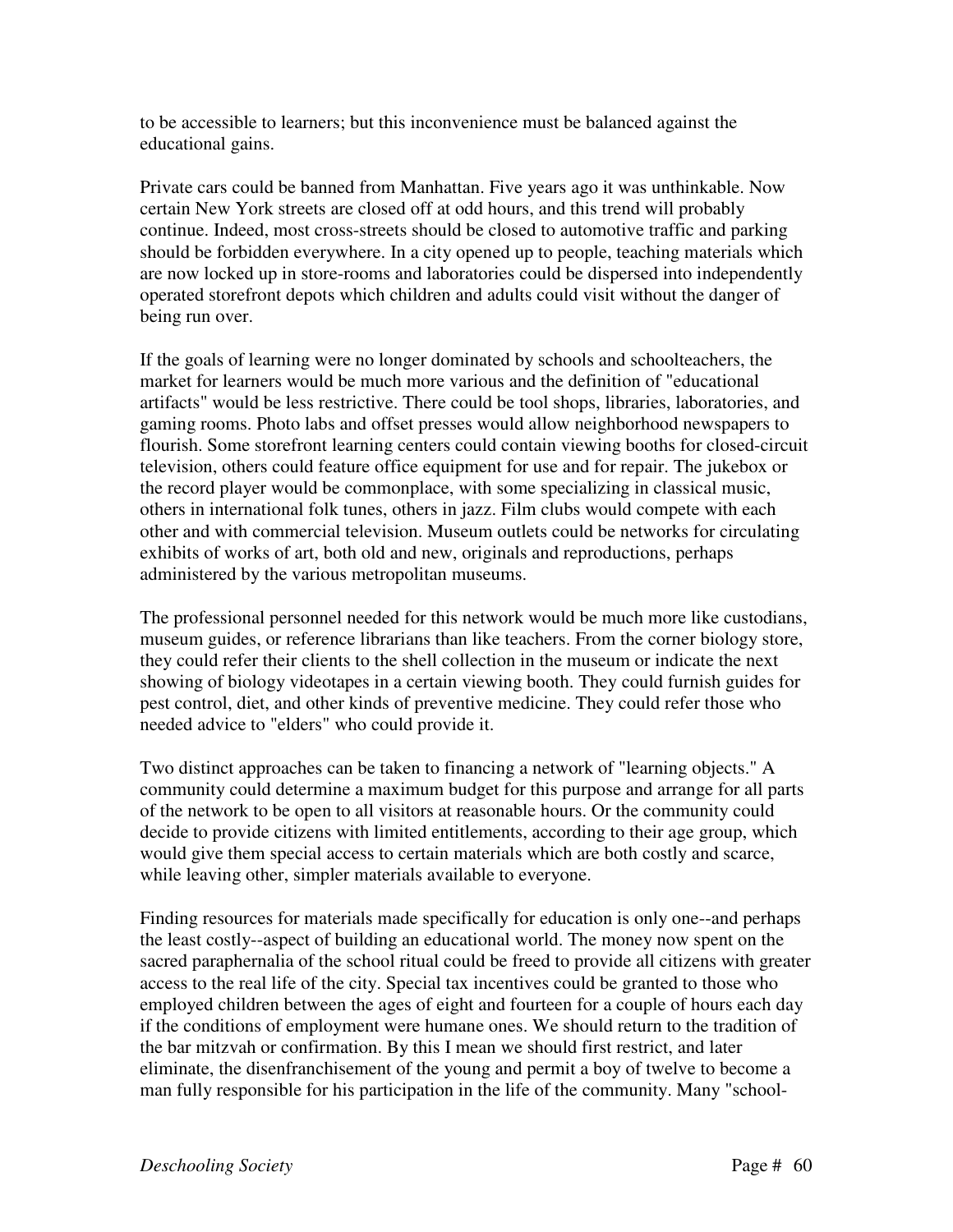age" people know more about their neighborhood than social workers or councilmen. Of course, they also ask more embarrassing questions and propose solutions which threaten the bureaucracy. They should be allowed to come of age so that they could put their knowledge and fact-finding ability to work in the service of a popular government.

Until recently the dangers of school were easily underestimated in comparison with the dangers of an apprenticeship in the police force, the fire department, or the entertainment industry. It was easy to justify schools at least as a means to protect youth. Often this argument no longer holds. I recently visited a Methodist church in Harlem occupied by a group of armed Young Lords in protest against the death of Julio Rodan, a Puerto Rican youth found hanged in his prison cell. I knew the leaders of the group, who had spent a semester in Cuernavaca. When I wondered why one of them, Juan, was not among them, I was told that he had "gone back on heroin and to the State University."

Planning, incentives, and legislation can be used to unlock the educational potential within our society's huge investment in plants and equipment. Full access to educational objects will not exist so long as business firms are allowed to combine the legal protections which the Bill of Rights reserves to the privacy of individuals with the economic power conferred upon them by their millions of customers and thousands of employees, stockholders, and suppliers. Much of the world's know-how and most of its productive processes and equipment are locked within the walls of business firms, away from their customers, employees, and stockholders, as well as from the general public, whose laws and facilities allow them to function. Money now spent on advertising in capitalist countries could be redirected toward education in and by General Electric, NBC-TV, or Budweiser beer. That is, the plants and offices should be reorganized so that their daily operations could be more accessible to the public in ways that would make learning possible; and, indeed, ways might be found to pay the companies for the learning people acquired from them.

An even more valuable body of scientific objects and data may be withheld from general access--and even from qualified scientists--under the guise of national security. Until recently science was the one forum which functioned like an anarchist's dream. Each man capable of doing research had more or less the same opportunity of access to its tools and to a hearing by the community of peers. Now bureaucratization and organization have placed much of science beyond public reach. Indeed, what used to be an international network of scientific information has been splintered into an arena of competing teams. The members as well as the artifacts of the scientific community have been locked into national and corporate programs oriented toward practical achievement, to the radical impoverishment of the men who support these nations and corporations.

In a world which is controlled and owned by nations and corporations, only limited access to educational objects will ever be possible. But increased access to those objects which can be shared for educational purposes may enlighten us enough to help us to break through these ultimate political barriers. Public schools transfer control over the educational uses of objects from private to professional hands. The institutional inversion of schools could empower the individual to reclaim the right to use them for education. A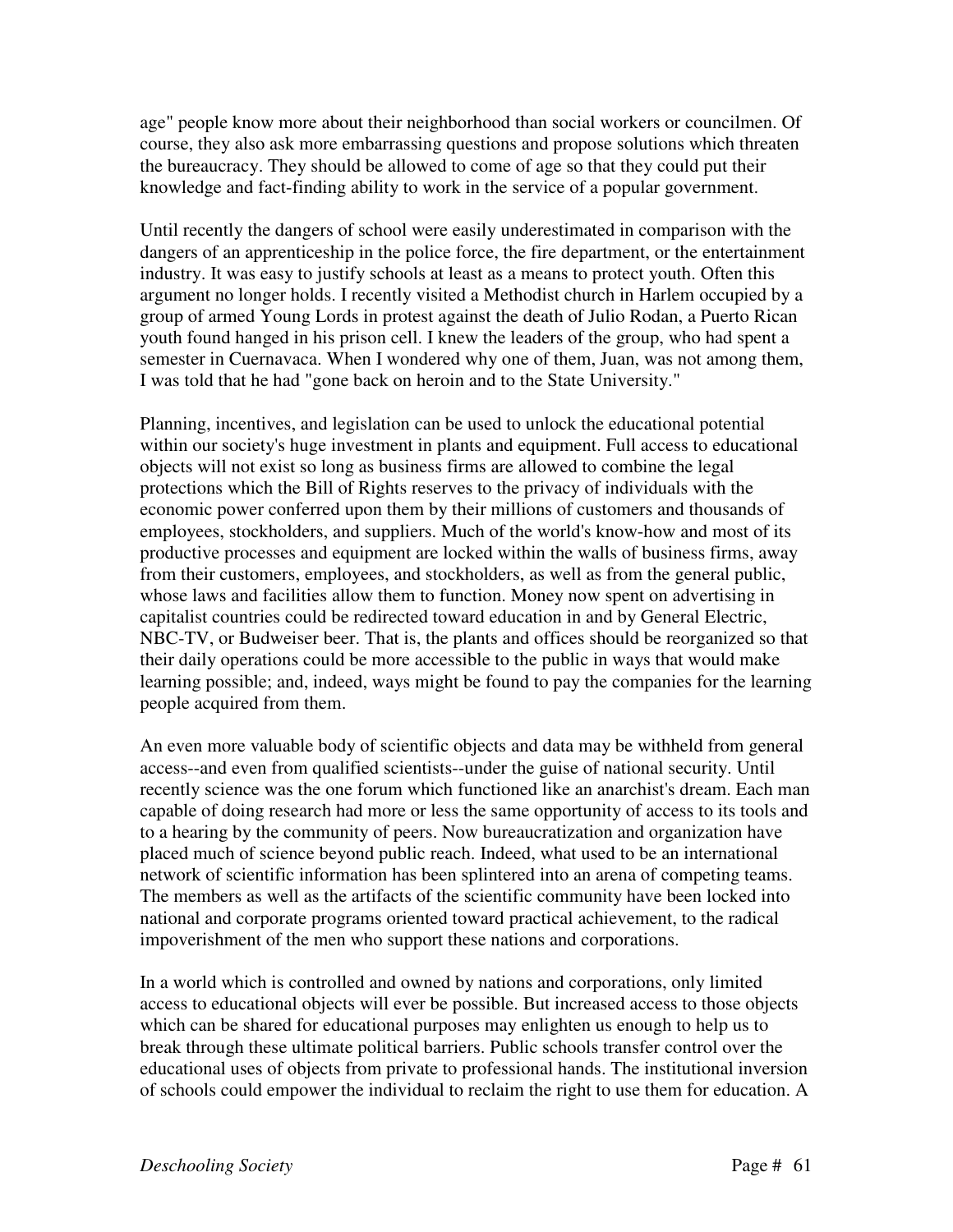truly public kind of ownership might begin to emerge if private or corporate control over the educational aspect of "things" were brought to the vanishing point.

## **Skill Exchanges**

A guitar teacher, unlike a guitar, can be neither classified in a museum nor owned by the public nor rented from an educational warehouse. Teachers of skills belong to a different class of resources from objects needed to learn a skill. This is not to say that they are indispensable in every case. I can rent not only a guitar but also taped guitar lessons and illustrated chord charts, and with these things I can teach myself to play the guitar. Indeed, this arrangement may have advantages--if the available tapes are better than the available teachers, or if the only time I have for learning the guitar is late at night, or if the tunes I wish to play are unknown in my country, or if I am shy and prefer to fumble along in privacy.

Skill teachers must be listed and contacted through a different kind of channel from that of things. A thing is available at the bidding of the user--or could be--whereas a person formally becomes a skill resource only when he consents to do so, and he can also restrict time, place, and method as he chooses.

Skill teachers must be also distinguished from peers from whom one would learn. Peers who wish to pursue a common inquiry must start from common interests and abilities; they get together to exercise or improve a skill they share: basketball, dancing, constructing a camp site, or discussing the next election. The first transmission of a skill, on the other hand, involves bringing together someone who has the skill and someone who does not have it and wants to acquire it.

A "skill model" is a person who possesses a skill and is willing to demonstrate its practice. A demonstration of this kind is frequently a necessary resource for a potential learner. Modern inventions permit us to incorporate demonstration into tape, film, or chart; yet one would hope personal demonstration will remain in wide demand, especially in communication skills. Some ten thousand adults have learned Spanish at our Center at Cuernavaca--mostly highly motivated persons who wanted to acquire near-native fluency in a second language. When they are faced with a choice between carefully programmed instruction in a lab or drill sessions with two other students and a native speaker following a rigid routine, most choose the second.

For most widely shared skills, a person who demonstrates the skill is the only human resource we ever need or get. Whether in speaking or driving, in cooking or in the use of communication equipment, we are often barely conscious of formal instruction and learning, especially after our first experience of the materials in question. I see no reason why other complex skills, such as the mechanical aspects of surgery and playing the fiddle, of reading or the use of directories and catalogues, could not be learned in the same way.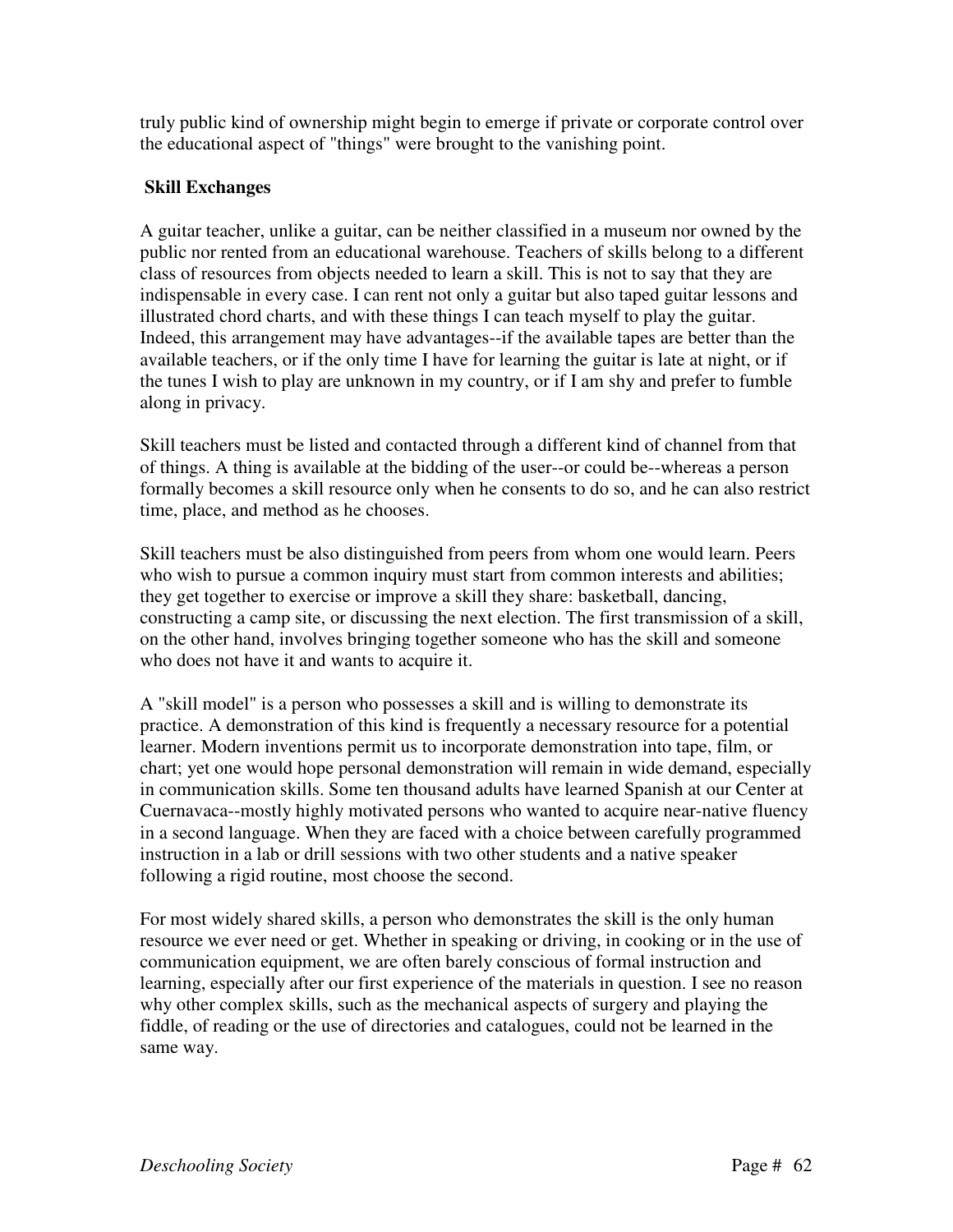A well-motivated student who does not labor under a specific handicap often needs no further human assistance than can be provided by someone who can demonstrate on demand how to do what the learner wants to learn to do. The demand made of skilled people that before demonstrating their skill they be certified as pedagogues is a result of the insistence either that people learn what they do not want to know or that all peopleeven those with a special handicap--learn certain things, at a given moment in their lives, and preferably under specified circumstances.

What makes skills scarce on the present educational market is the institutional requirement that those who can demonstrate them may not do so unless they are given public trust, through a certificate. We insist that those who help others acquire a skill should also know how to diagnose learning difficulties and be able to motivate people to aspire to learn skills. In short, we demand that they be pedagogues. People who can demonstrate skills will be plentiful as soon as we learn to recognize them outside the teaching profession.

Where princelings are being taught, the parents' insistence that the teacher and the person with skills be combined in one person is understandable, if no longer defensible. But for all parents to aspire to have Aristotle for their Alexander is obviously self-defeating. The person who can both inspire students and demonstrate a technique is so rare, and so hard to recognize, that even princelings more often get a sophist than a true philosopher.

A demand for scarce skills can be quickly filled even if there are only small numbers of people to demonstrate them; but such people must be easily available. During the forties radio repairmen, most of them with no schooling in their work, were no more than two years behind radios in penetrating the interior of Latin America. There they stayed until transistor radios, which are cheap to purchase and impossible to repair, put them out of business. Technical schools now fail to accomplish what repair. men of equally useful, more durable radios could do as a matter of course.

Converging self-interests now conspire to stop a man from sharing his skill. The man who has the skill profits from its scarcity and not from its reproduction. The teacher who special. izes in transmitting the skill profits from the artisan's unwillingness to launch his own apprentice into the field. The public is indoctrinated to believe that skills are valuable and reliable only if they are the result of formal schooling. The job market depends on making skills scarce and on keeping them scarce, either by proscribing their unauthorized use and transmission or by making things which can be operated and repaired only by those who have access to tools or information which are kept scarce.

Schools thus produce shortages of skilled persons. A good example is the diminishing number of nurses in the United States, owing to the rapid increase of four-year B.S. programs in nursing. Women from poorer families, who would formerly have enrolled in a two- or three-year program, now stay out of the nursing profession altogether.

Insisting on the certification of teachers is another way of keeping skills scarce. If nurses were encouraged to train nurses, and if nurses were employed on the basis of their proven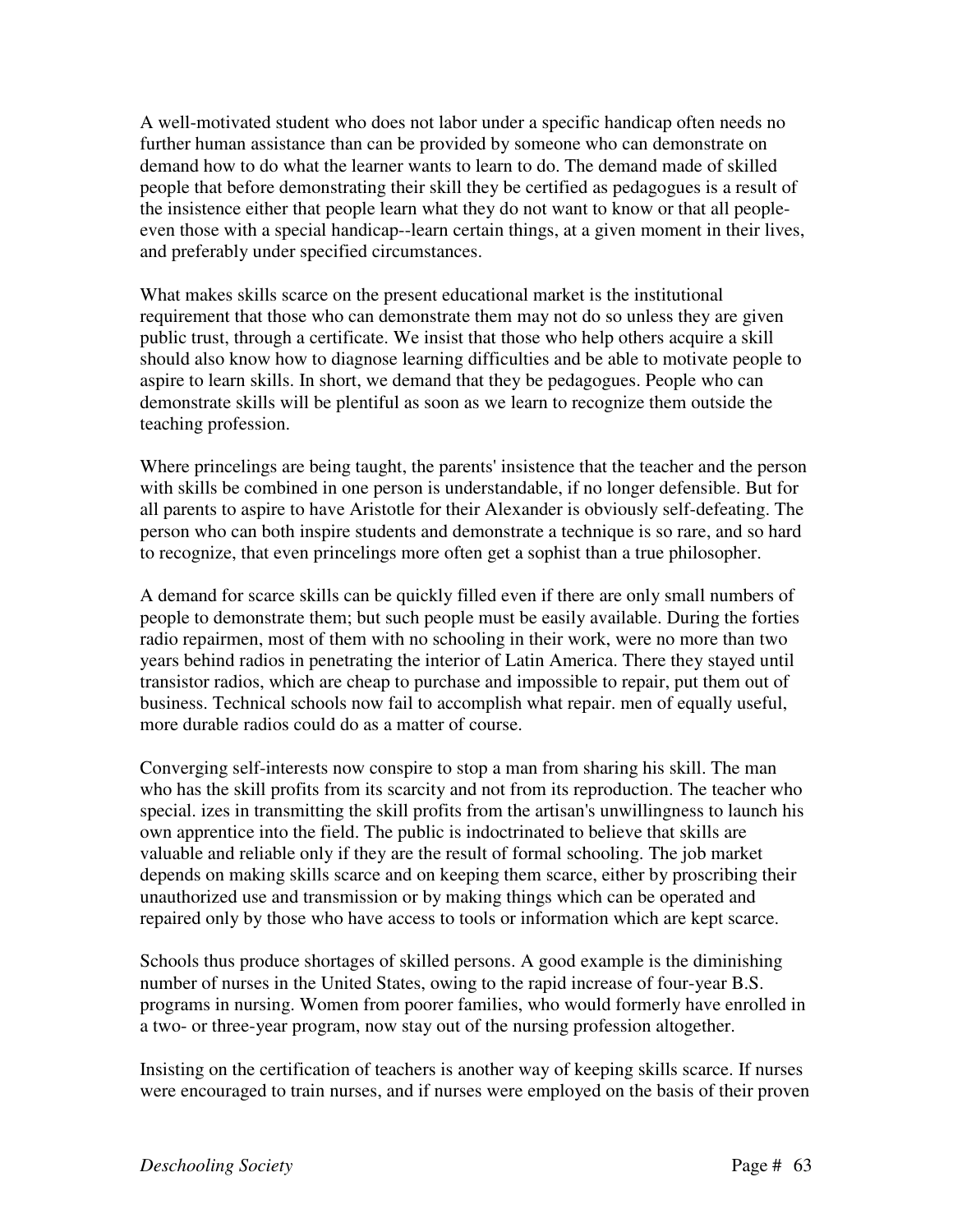skill at giving injections, filling out charts, and giving medicine, there would soon be no lack of trained nurses. Certification now tends to abridge the freedom of education by converting the civil right to share one's knowledge into the privilege of academic freedom, now conferred only on the employees of a school. To guarantee access to an effective exchange of skills, we need legislation which generalizes academic freedom. The right to teach any skill should come under the protection of freedom of speech. Once restrictions on teaching are removed, they will quickly be removed from learning as well.

The teacher of skills needs some inducement to grant his services to a pupil. There are at least two simple ways to begin to channel public funds to noncertified teachers. One way would be to institutionalize the skill exchange by creating free skill centers open to the public. Such centers could and should be established in industrialized areas, at least for those skills which are fundamental prerequisites for entering certain apprenticeships- such skills as reading, typing, keeping accounts, foreign languages, computer programming and number manipulation, reading special languages such as that of electrical circuits, manipulation of certain machinery, etc. Another approach would be to give certain groups within the population educational currency good for attendance at skill centers where other clients would have to pay commercial rates.

A much more radical approach would be to create a "bank" for skill exchange. Each citizen would be given a basic credit with which to acquire fundamental skills. Beyond that minimum, further credits would go to those who earned them by teaching, whether they served as models in organized skill centers or did so privately at home or on the playground. Only those who had taught others for an equivalent amount of time would have a claim on the time of more advanced teachers. An entirely new elite would be promoted, an elite of those who earned their education by sharing it.

Should parents have the right to earn skill credit for their children? Since such an arrangement would give further advantage to the privileged classes, it might be offset by granting a larger credit to the underprivileged. The operation of a skill exchange would depend on the existence of agencies which would facilitate the development of directory information and assure its free and inexpensive use. Such an agency might also provide supplementary services of testing and certification and might help to enforce the legislation required to break up and prevent monopolistic practices.

Fundamentally, the freedom of a universal skill exchange must be guaranteed by laws which permit discrimination only on the basis of tested skills and not on the basis of educational pedigree. Such a guarantee inevitably requires public control over tests which may be used to qualify persons for the job market. Otherwise, it would be possible to surreptitiously reintroduce complex batteries of tests at the work place itself which would serve for social selection. Much could be done to make skill-testing objective, e.g., allowing only the operation of specific machines or systems to be tested. Tests of typing (measured according to speed, number of errors, and whether or not the typist can work from dictation), operation of an accounting system or of a hydraulic crane, driving, coding into COBOL, etc., can easily be made objective.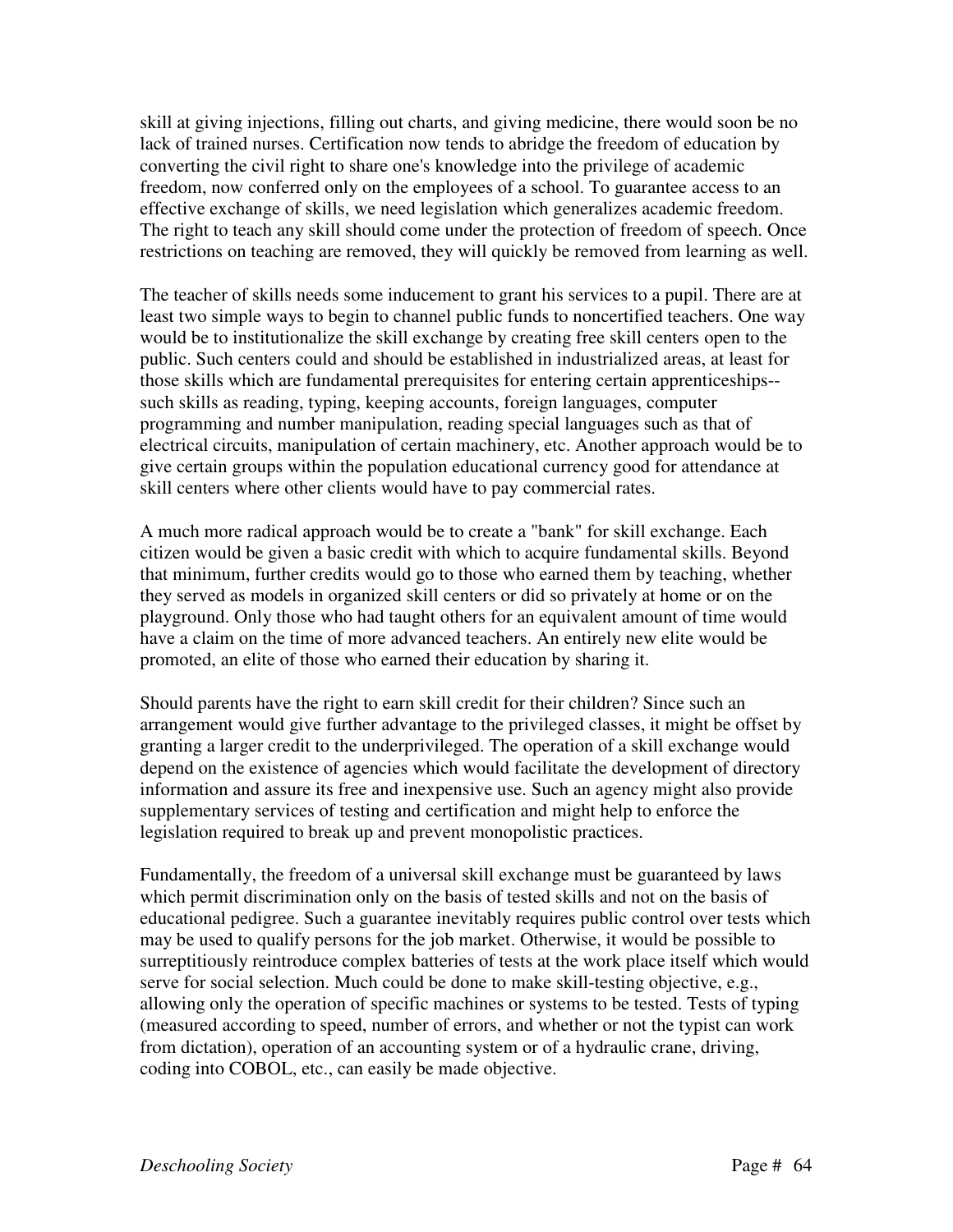In fact, many of the true skills which are of practical importance can be so tested. And for the purposes of manpower management a test of a current skill level is much more useful than the information that twenty years ago a person satisfied his teacher in a curriculum in which typing, stenography, and accounting were taught. The very need for official skill-testing can, of course, be questioned: I personally believe that freedom from undue hurt to a man's reputation through labeling is better guaranteed by restricting than by forbidding tests of competence.

# **Peer-Matching**

 At their worst, schools gather classmates into the same room and subject them to the same sequence of treatment in math, citizenship, and spelling. At their best, they permit each student to choose one of a limited number of courses. In any case, groups of peers form around the goals of teachers. A desirable educational system would let each person specify the activity for which he sought a peer.

School does offer children an opportunity to escape their homes and meet new friends. But, at the same time, this process indoctrinates children with the idea that they should select their friends from among those with whom they are put together. Providing the young from their earliest age with invitations to meet, evaluate, and seek out others would prepare them for a lifelong interest in seeking new partners for new endeavors.

A good chess player is always glad to find a close match, and one novice to find another. Clubs serve their purpose. People who want to discuss specific books or articles would probably pay to find discussion partners. People who want to play games, go on excursions, build fish tanks, or motorize bicycles will go to considerable lengths to find peers. The reward for their efforts is finding those peers. Good schools try to bring out the common interests of their students registered in the same program. The inverse of school would be an institution which increased the chances that persons who at a given moment shared the same specific interest could meet--no matter what else they had in common.

Skill-teaching does not provide equal benefits for both parties, as does the matching of peers. The teacher of skills, as I have pointed out, must usually be offered some incentive beyond the rewards of teaching. Skill-teaching is a matter of repeating drills over and over and is, in fact, all the more dreary for those pupils who need it most. A skill exchange needs currency or credits or other tangible incentives in order to operate, even if the exchange itself were to generate a currency of its own. A peer-match. ing system requires no such incentives, but only a communications network.

Tapes, retrieval systems, programmed instruction, and reproduction of shapes and sounds tend to reduce the need for recourse to human teachers of many skills; they increase the efficiency of teachers and the number of skills one can pick up in a lifetime. Parallel to this runs an increased need to meet people interested in enjoying the newly acquired skill. A student who has picked up Greek before her vacation would like to discuss in Greek Cretan politics when she returns. A Mexican in New York wants to find other readers of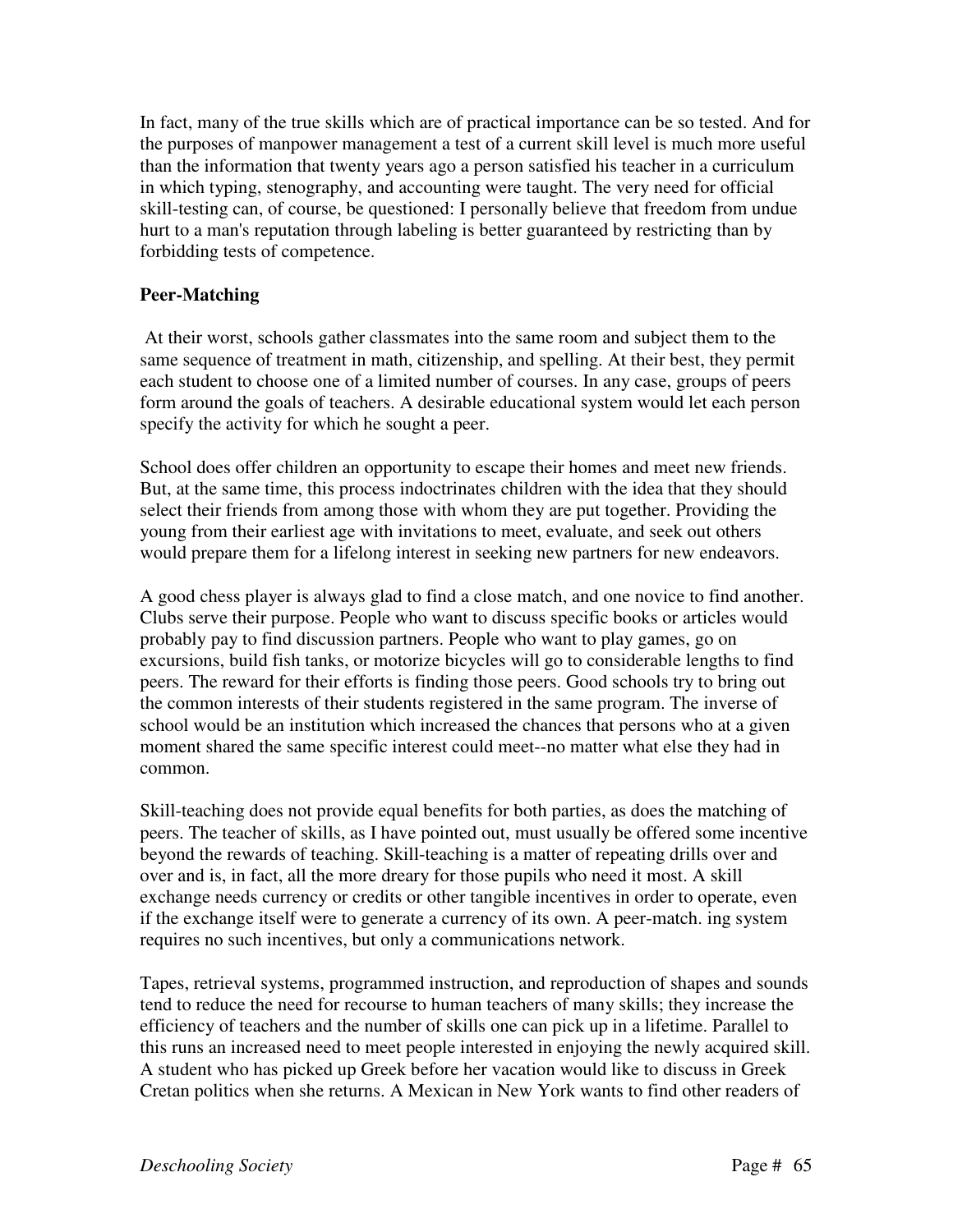the paper *Siempre*---or of *"Los Agachados,"* the most popular comic book. Somebody else wants to meet peers who, like himself, would like to increase their interest in the work of James Baldwin or of Bolivar.

The operation of a peer-matching network would be simple. The user would identify himself by name and address and describe the activity for which he sought a peer. A computer would send him back the names and addresses of all those who had inserted the same description. It is amazing that such a simple utility has never been used on a broad scale for publicly valued activity.

In its most rudimentary form, communication between client and computer could be established by return mail. In big cities typewriter terminals could provide instantaneous responses. The only way to retrieve a name and address from the computer would be to list an activity for which a peer was sought. People using the system would become known only to their potential peers.

A complement to the computer could be a network of bulletin boards and classified newspaper ads, listing the activities for which the computer could not produce a match. No names would have to be given. Interested readers would then introduce their names into the system. A publicly supported peer-match network might be the only way to guarantee the right of free assembly and to train people in the exercise of this most fundamental civic activity.

The right of free assembly has been politically recognized and culturally accepted. We should now understand that this right is curtailed by laws that make some forms of assembly obligatory. This is especially the case with institutions which conscript according to age group, class, or sex, and which are very time-consuming. The army is one example. School is an even more outrageous one.

To deschool means to abolish the power of one person to oblige another person to attend a meeting. It also means recognizing the right of any person, of any age or sex, to call a meeting. This right has been drastically diminished by the institutionalization of meetings. "Meeting" originally referred to the result of an individual's act of gathering. Now it refers to the institutional product of some agency.

The ability of service institutions to acquire clients has far outgrown the ability of individuals to be heard independently of institutional media, which respond to individuals only if they are salable news. Peer-matching facilities should be available for individuals who want to bring people together as easily as the village bell called the villagers to council. School buildings--of doubtful value for conversion to other uses--could often serve this purpose.

The school system, in fact, may soon face a problem which churches have faced before: what to do with surplus space emptied by the defection of the faithful. Schools are as difficult to sell as temples. One way to provide for their continued use would be to give over the space to people from the neighborhood. Each could state what he would do in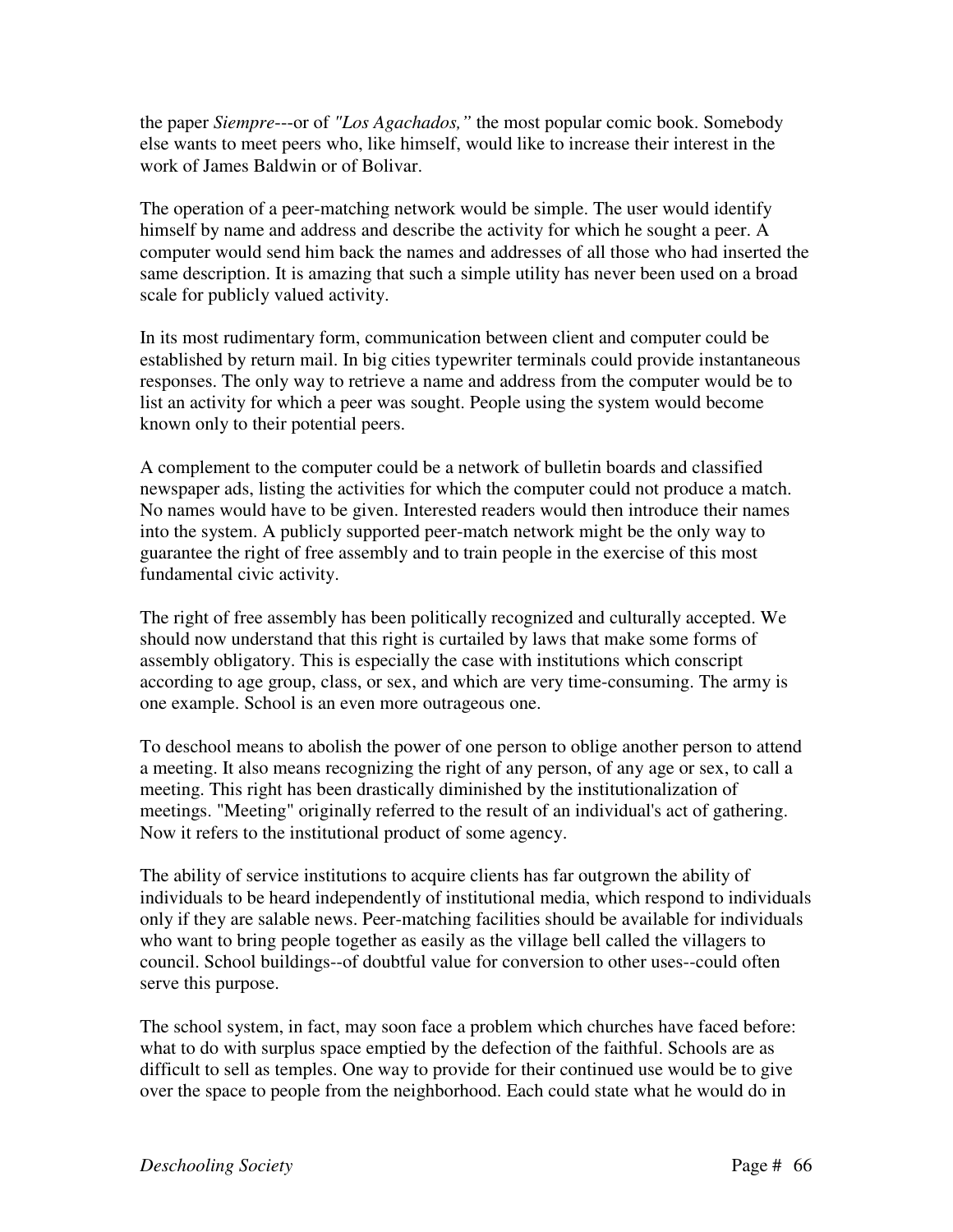the classroom and when, and a bulletin board would bring the available programs to the attention of the inquirers. Access to "class" would be free--or purchased with educational vouchers. The "teacher" could even be paid according to the number of pupils he could attract for any full two-hour period. I can imagine that very young leaders and great educators would be the two types most prominent in such a system. The same approach could be taken toward higher education. Students could be furnished with educational vouchers which entitled them to ten hours' yearly private consultation with the teacher of their choice--and, for the rest of their learning, depend on the library, the peer-matching network, and apprenticeships.

We must, of course, recognize the probability that such public matching devices would be abused for exploitative and immoral purposes, just as the telephone and the mails have been so abused. As with those networks, there must be some protection. I have proposed elsewhere a matching system which would allow only pertinent printed information, plus the name and address of the inquirer, to be used. Such a system would be virtually foolproof against abuse. Other arrangements could allow the addition of any book, film, TV program, or other item quoted from a special catalogue. Concern about the dangers of the system should not make us lose sight of its far greater benefits.

Some who share my concern for free speech and assembly will argue that peer-matching is an artificial means of bringing people together and would not be used by the poor--who need it most. Some people become genuinely agitated when one suggests the setting up of *ad hoc* encounters which are not rooted in the life of a local community. Others react when one suggests using a computer to sort and match client-identified interests. People cannot be drawn together in such an impersonal manner, they say. Common inquiry must be rooted in a history of shared experience at many levels, and must grow out of this experience-the development of neighborhood institutions, for example.

I sympathize with these objections, but I think they miss my point as well as their own. In the first place, the return to neighborhood life as the primary center of creative expression might actually work against the re-establishment of neighborhoods as political units. Centering demands on the neighborhood may, in fact, neglect an important liberating aspect of urban life--the ability of a person to participate simultaneously in several peer groups. Also, there is an important sense in which people who have never lived together in a physical community, may occasionally have far more experiences to share than those who have known each other from childhood. The great religions have always recognized the importance of far-off encounters, and the faithful have always found freedom through them; pilgrimage, monasticism, the mutual support of temples and sanctuaries reflect this awareness. Peer-matching could significantly help in making explicit the many potential but suppressed communities of the city.

Local communities are valuable. They are also a vanishing reality as men progressively let service institutions define their circles of social relationship. Milton Kotler in his recent book has shown that the imperialism of "downtown" deprives the neighborhood of its political significance. The protectionist attempt to resurrect the neighborhood as a cultural unit only supports this bureaucratic imperialism. Far from artificially removing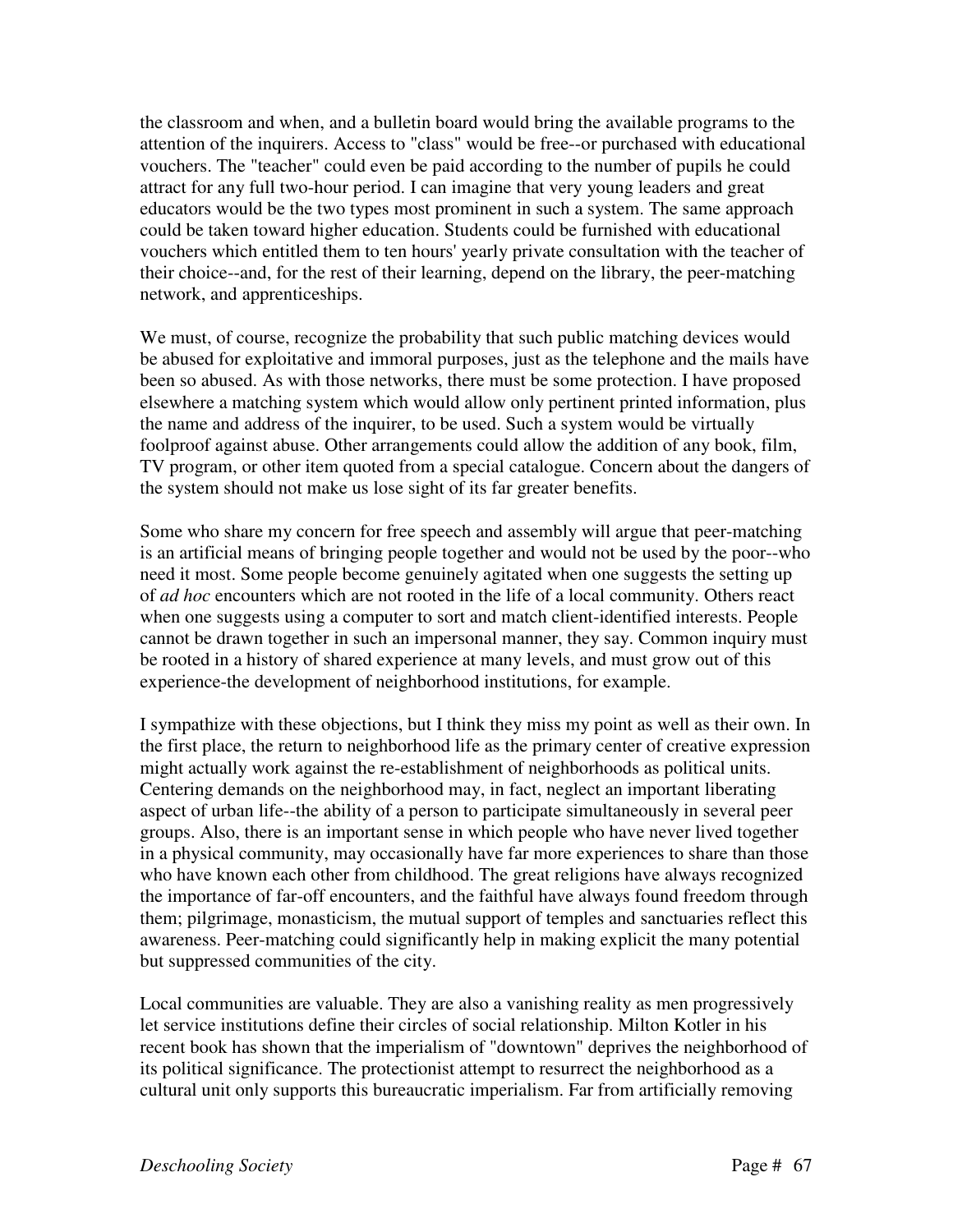men from their local contexts to join abstract groupings, peer-matching should encourage the restoration of local life to cities from which it is now disappearing. A man who recovers his initiative to call his fellows into meaningful conversation may cease to settle for being separated from them by office protocol or suburban etiquette. Having once seen that doing things together depends on deciding to do so, men may even insist that their local communities become more open to creative political exchange.

We must recognize that city life tends to become immensely costly as city-dwellers must be taught to rely for every one of their needs on complex institutional services. It is extremely expensive to keep it even minimally livable. Peer-matching in the city could be a first step toward breaking down the dependence of citizens on bureaucratic civic services.

It would also be an essential step to providing new means of establishing public trust. In a schooled society we have come to rely more and more on the professional judgment of educators on the effect of their own work in order to decide whom we can or cannot trust: we go to the doctor, lawyer, or psychologist because we trust that anybody with the required amount of specialized educational treatment by other colleagues deserves our confidence.

In a deschooled society professionals could no longer claim the trust of their clients on the basis of their curricular pedigree, or ensure their standing by simply referring their clients to other professionals who approved of their schooling. Instead of placing trust in professionals, it should be possible, at any time, for any potential client to consult with other experienced clients of a professional about their satisfaction with him by means of another peer network easily set up by computer, or by a number of other means. Such networks could be seen as public utilities which permitted students to choose their teachers or patients their healers.

## **Professional Educators**

 As citizens have new choices, new chances for learning, their willingness to seek leadership should increase. We may expect that they will experience more deeply both their own independence and their need for guidance. As they are liberated from manipulation by others, they should learn to profit from the discipline others have acquired in a lifetime. Deschooling education should increase--rather than stifle--the search for men with practical wisdom who would be willing to sustain the newcomer in his educational adventure. As masters of their art abandon the claim to be superior informants or skill models, their claim to superior wisdom will begin to ring true.

With an increasing demand for masters, their supply should also increase. As the schoolmaster vanishes, conditions will arise which should bring forth the vocation of the independent educator. This may seem almost a contradiction in terms, so thoroughly have schools and teachers become complementary. Yet this is exactly what the development of the first three educational exchanges would tend to result in--and what would be required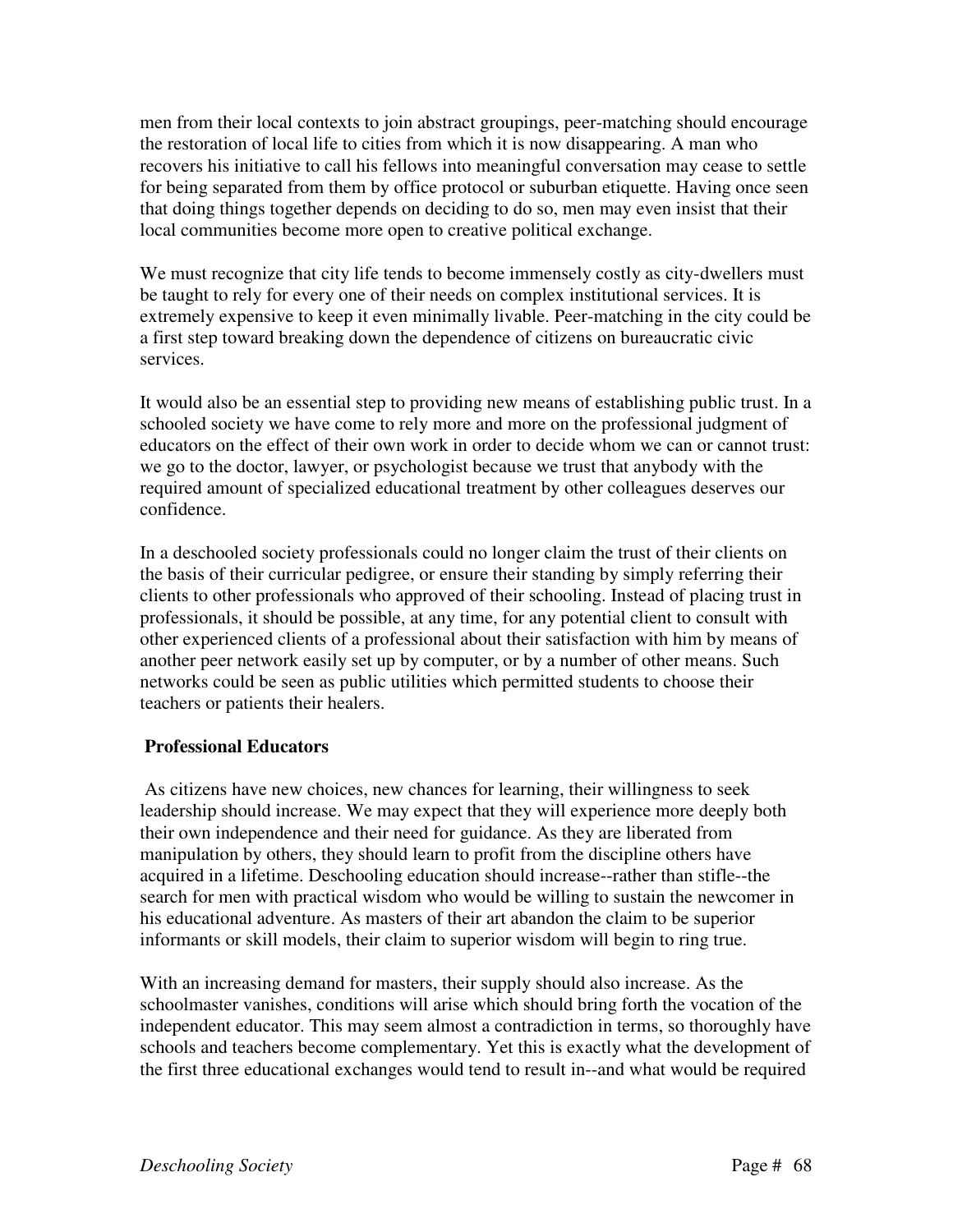to permit their full exploitation--for parents and other '"natural educators" need guidance, individual learners need assistance, and the networks need people to operate them.

Parents need guidance in directing their children on the road that leads to responsible educational independence. Learners need experienced leadership when they encounter rough terrain. These two needs are quite distinct: the first is a need for pedagogy, the second for intellectual leadership in all other fields of knowledge. The first calls for knowledge of human learning and of educational resources, the second for wisdom based on experience in any kind of exploration. Both kinds of experience are indispensable for effective educational endeavor. Schools package these functions into one role--and render the independent exercise of any of them if not disreputable at least suspect.

Three types of special educational competence should, in fact, be distinguished: one to create and operate the kinds of educational exchanges or networks outlined here; another to guide students and parents in the use of these networks; and a third to act as *primus inter pares* in undertaking difficult intellectual exploratory journeys. Only the former two can be conceived of as branches of an independent profession: educational administrators and pedagogical counselors. To design and operate the networks I have been describing would not require many people, but it would require people with the most profound understanding of education and administration, in a perspective quite different from and even opposed to that of schools.

While an independent educational profession of this kind would welcome many people whom the schools exclude, it would also exclude many whom the schools qualify. The establishment and operation of educational networks would require some designers and administrators, but not in the numbers or of the type required by the administration of schools. Student discipline, public relations, hiring, supervising, and firing teachers would have neither place nor counterpart in the networks I have been describing. Neither would curriculum-making, textbook-purchasing, the maintenance of grounds and facilities, or the supervision of interscholastic athletic competition. Nor would child custody, lesson-planning, and record-keeping, which now take up so much of the time of teachers, figure in the operation of educational networks. Instead, the operation of learning webs would require some of the skills and attitudes now expected from the staff of a museum, a library, an executive employment agency, or a maitre d'h<sup>™tel.</sup>

Today's educational administrators are concerned with controlling teachers and students to the satisfaction of others-trustees, legislatures, and corporate executives. Network builders and administrators would have to demonstrate genius at keeping themselves, and others, out of people's way, at facilitating en-counters among students, skill models, educational leaders, and educational objects. Many persons now attracted to teaching are profoundly authoritarian and would not be able to assume this task: building educational exchanges would mean making it easy for people--especially the young--to pursue goals which might contradict the ideals of the traffic manager who makes the pursuit possible.

If the networks I have described could emerge, the educational path of each student would be his own to follow, and only in retrospect would it take on the features of a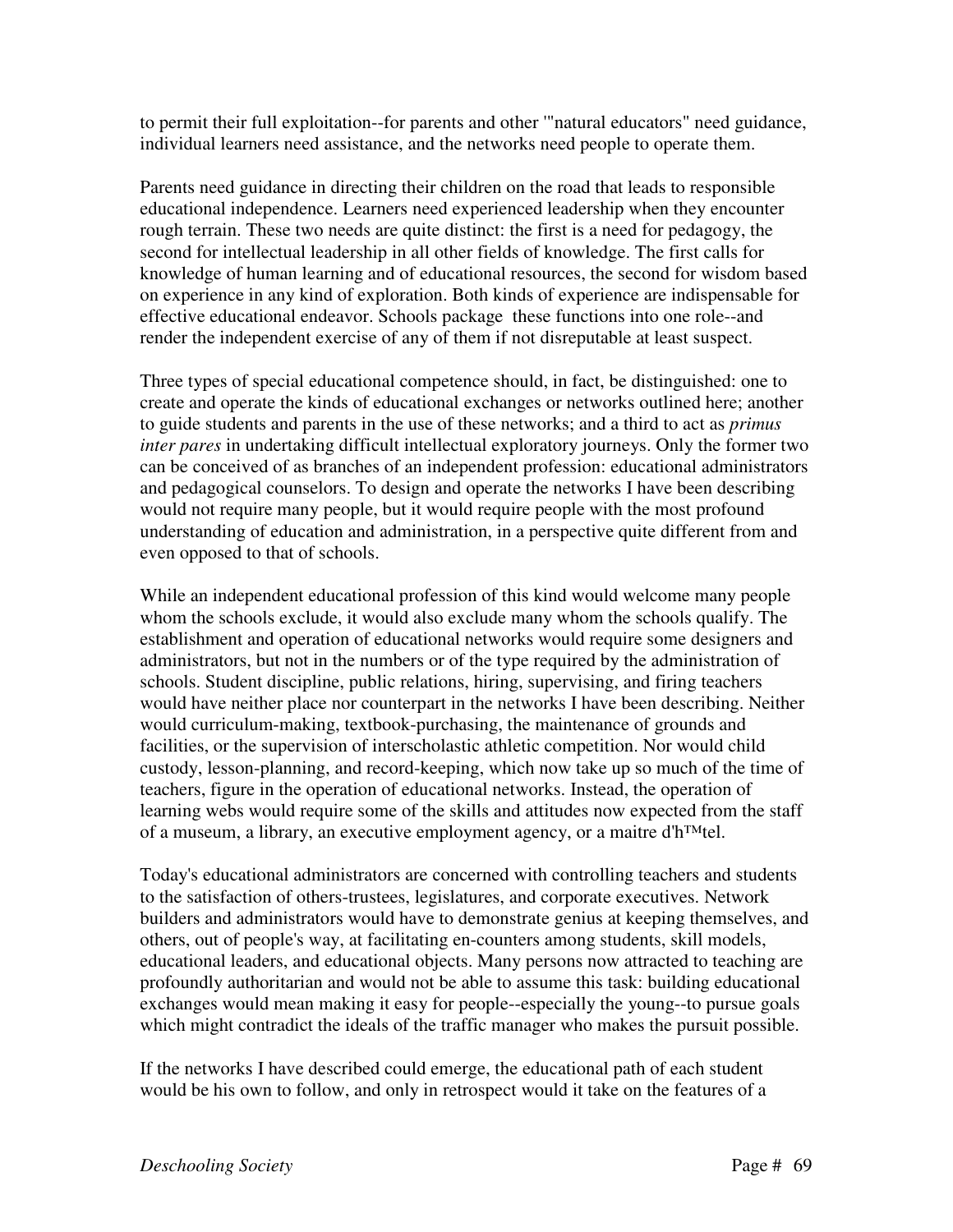recognizable program. The wise student would periodically seek professional advice: assistance to set a new goal, insight into difficulties encountered, choice between possible methods. Even now, most persons would admit that the important services their teachers have rendered them are such advice or counsel, given at a chance meeting or in a tutorial. Pedagogues, in an unschooled world, would also come into their own, and be able to do what frustrated teachers pretend to pursue today.

While network administrators would concentrate primarily on the building and maintenance of roads providing access to resources, the pedagogue would help the student to find the path which for him could lead fastest to his goal. If a student wanted to learn spoken Cantonese from a Chinese neighbor, the pedagogue would be available to judge their proficiency, and to help them select the textbook and methods most suitable to their talents, character, and the time available for study. He could counsel the would-be airplane mechanic on finding the best places for apprenticeship. He could recommend books to somebody who wanted to find challenging peers to discuss African history. Like the network administrator, the pedagogical counselor would conceive of himself as a professional educator. Access to either could be gained by individuals through the use of educational vouchers.

The role of the educational initiator or leader, the master or "true" leader, is somewhat more elusive than that of the professional administrator or the pedagogue. This is so because leadership is itself hard to define. In practice, an individual is a leader if people follow his initiative and become apprentices in his progressive discoveries. Frequently, this involves a prophetic vision of entirely new standards--quite understandable today--in which present "wrong" will turn out to be "right." In a society which would honor the right to call assemblies through peer-matching, the ability to take educational initiative on a specific subject would be as wide as access to learning itself. But, of course, there is a vast difference between the initiative taken by someone to call a fruitful meeting to discuss this essay and the ability of someone to provide leadership in the systematic exploration of its implications.

Leadership also does not depend on being right. As Thomas Kuhn points out, in a period of constantly changing paradigms most of the very distinguished leaders are bound to be proven wrong by the test of hindsight. Intellectual leadership does depend on superior intellectual discipline and imagination and the willingness to associate with others in their exercise. A learner, for example, may think that there is an analogy between the U.S. antislavery movement or the Cuban Revolution and what is happening in Harlem. The educator who is himself a historian can show him how to appreciate the flaws in such an analogy. He may retrace his own steps as a historian. He may invite the learner to participate in his own research. In both cases he will apprentice his pupil in a critical art- which is rare in school--and which money or other favors cannot buy.

The relationship of master and disciple is not restricted to intellectual discipline. It has its counterpart in the arts, in physics, in religion, in psychoanalysis, and in pedagogy. It fits mountain-climbing, silverworking and politics, cabinetmaking and personnel administration. What is common to all true master-pupil relationships is the awareness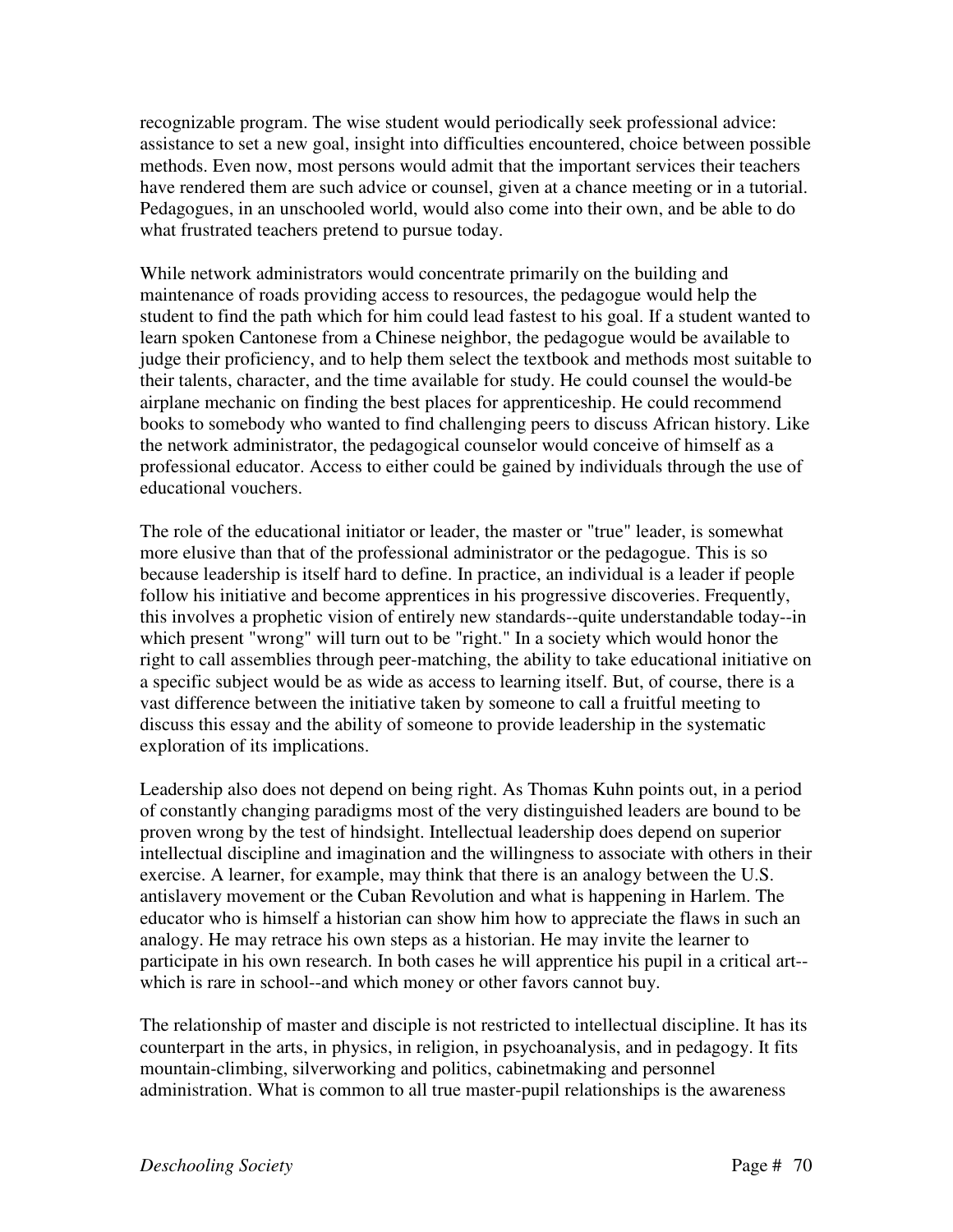both share that their relationship is literally priceless and in very different ways a privilege for both.

Charlatans, demagogues, proselytizers, corrupt masters, and simoniacal priests, tricksters, miracle workers, and messiahs have proven capable of assuming leadership roles and thus show the dangers of any dependence of a disciple on the master. Different societies have taken different measures to defend themselves against these counterfeit teachers. Indians relied on caste-lineage, Eastern Jews on the spiritual discipleship of rabbis, high periods of Christianity on an exemplary life of monastic virtue, other periods on hierarchical orders. Our society relies on certification by schools. It is doubtful that this procedure provides a better screening, but if it should be claimed that it does, then the counterclaim can be made that it does so at the cost of making personal discipleship almost vanish.

In practice, there will always be a fuzzy line between the teacher of skills and the educational leaders identified above, and there are no practical reasons why access to some leaders could not be gained by discovering the "master" in the drill teacher who introduces students to his discipline.

On the other hand, what characterizes the true master-disciple relationship is its priceless character. Aristotle speaks of it as a ""moral type of friendship, which is not on fixed terms: it makes a gift, or does whatever it does, as to a friend." Thomas Aquinas says of this kind of teaching that inevitably it is an act of love and mercy. This kind of teaching is always a luxury for the teacher and a form of leisure (in Greek, *"schole")* for him and his pupil: an activity meaningful for both, having no ulterior purpose.

To rely for true intellectual leadership on the desire of gifted people to provide it is obviously necessary even in our society, but it could not be made into a policy now. We must first construct a society in which personal acts themselves reacquire a value higher than that of making things and manipulating people. In such a society exploratory, inventive, creative teaching would logically be counted among the most desirable forms of leisurely "unemployment." But we do not have to wait until the advent of utopia. Even now one of the most important consequences of deschooling and the establishment of peer-matching facilities would be the initiative which "masters" could take to assemble congenial disciples. It would also, as we have seen, provide ample opportunity for potential disciples to share information or to select a master.

Schools are not the only institutions which pervert professions by packaging roles. Hospitals render home care increasingly impossible--and then justify hospitalization as a benefit to the sick. At the same time, the doctor's legitimacy and ability to work come increasingly to depend on his association with a hospital, even though he is still less totally dependent on it than are teachers on schools. The same could be said about courts, which overcrowd their calendars as new transactions acquire legal solemnity, and thus delay justice. Or it could be said about churches, which succeed in making a captive profession out of a free vocation. The result in each case is scarce service at higher cost, and greater income to the less competent members of the profession.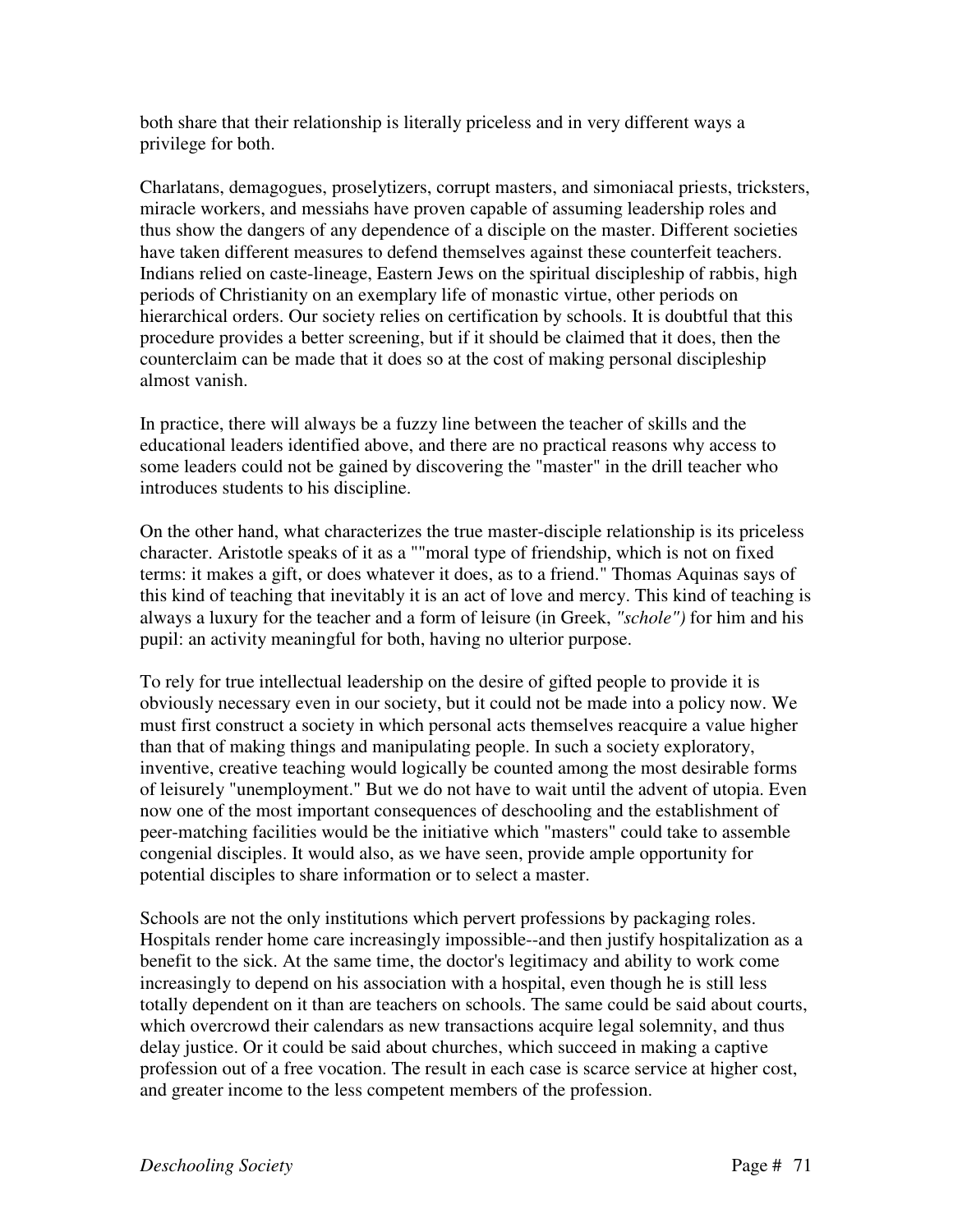So long as the older professions monopolize superior income and prestige it is difficult to reform them. The profession of the schoolteacher should be easier to reform, and not only because it is of more recent origin. The educational profession now claims a comprehensive monopoly; it claims the exclusive competence to apprentice not only its own novices but those of other professions as well. This overexpansion renders it vulnerable to any profession which would reclaim the right to teach its own apprentices. Schoolteachers are overwhelmingly badly paid and frustrated by the tight control of the school system. The most enterprising and gifted among them would probably find more congenial work, more independence, and even higher incomes by specializing as skill models, network administrators, or guidance specialists.

Finally, the dependence of the registered student on the certified teacher can be broken more easily than his dependence on other professionals--for instance, that of a hospitalized patient on his doctor. If schools ceased to be compulsory, teachers who find their satisfaction in the exercise of pedagogical authority in the classroom would be left only with pupils who were attracted by their style. The disestablishment of our present professional structure could begin with the dropping out of the schoolteacher.

The disestablishment of schools will inevitably happen--and it will happen surprisingly fast. It cannot be retarded very much longer, and it is hardly necessary to promote it vigorously, for this is being done now. What is worthwhile is to try to orient it in a hopeful direction, for it could take place in either of two diametrically opposed ways.

The first would be the expansion of the mandate of the pedagogue and his increasing control over society even outside school. With the best of intentions and simply by expanding the rhetoric now used in school, the present crisis in the schools could provide educators with an excuse to use all the networks of contemporary society to funnel their messages to us--for our own good. Deschooling, which we cannot stop, could mean the advent of a ""brave new world" dominated by well-intentioned administrators of programmed instruction.

On the other hand, the growing awareness on the part of governments, as well as of employers, taxpayers, enlightened pedagogues, and school administrators, that graded curricular teaching for certification has become harmful could offer large masses of people an extraordinary opportunity: that of preserving the right of equal access to the tools both of learning and of sharing with others what they know or believe. But this would require that the educational revolution be guided by certain goals:

1. To liberate access to things by abolishing the control which persons and institutions now exercise over their educational values.

2. To liberate the sharing of skills by guaranteeing freedom to teach or exercise them on request.